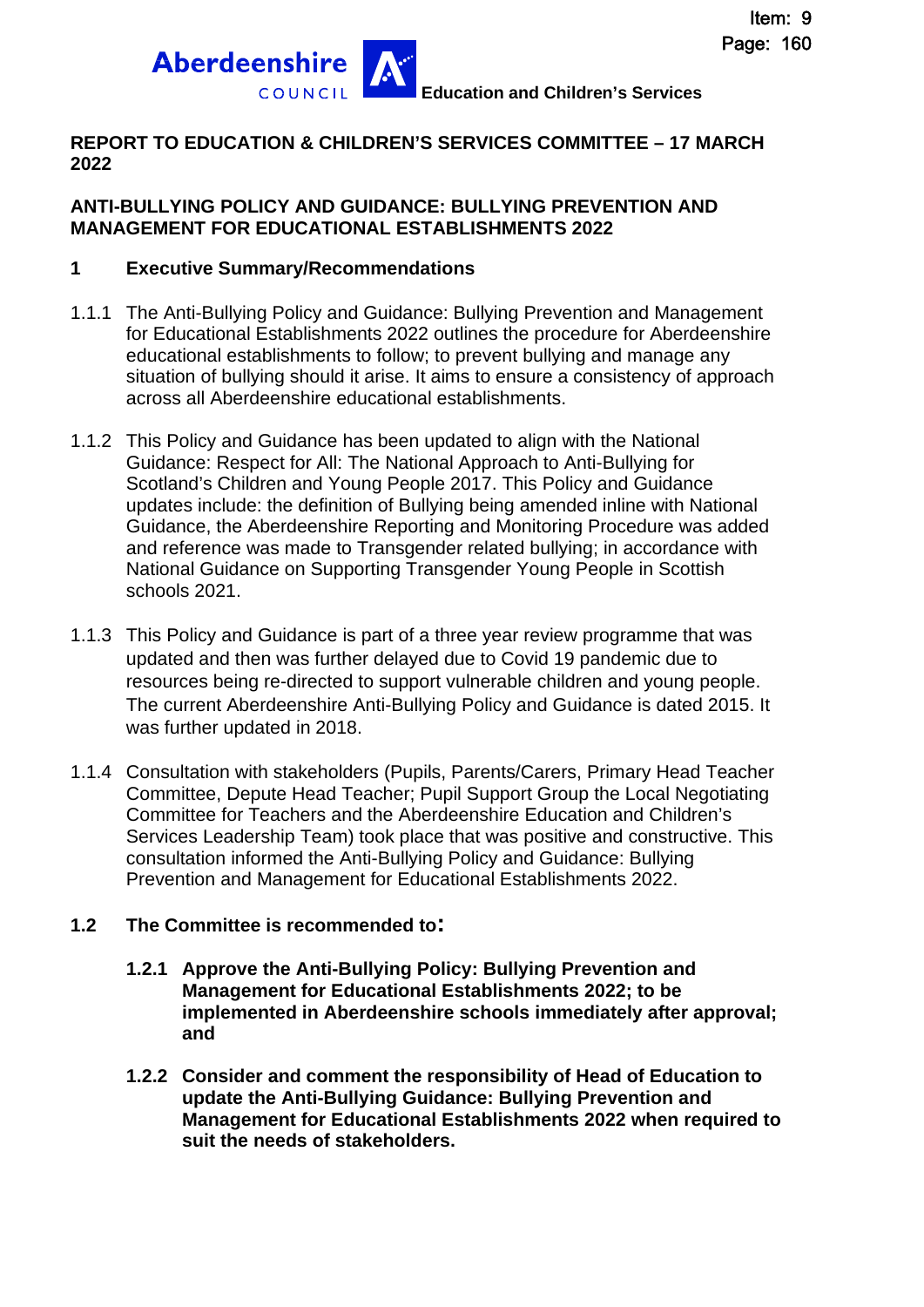### **2 Decision Making Route**

- 2.1.1 The Policy Development and Review Framework in Part 4B of the Scheme of Governance dated November 2021 has been referred to and the process followed.
- 2.1.2 The Anti-Bullying Policy and Guidance: Bullying Prevention and Management for Educational Establishments 2022 has gone through a consultation process. In accordance with National Guidance: 'Respect for All: The National Approach to Anti-Bullying for Scotland's Children and Young People 2017' this policy should be reviewed every three years.
- 2.1.3 The current Aberdeenshire Anti-Bullying Policy is dated 2015. In referencing the Committee Management System the Anti- Bullying Policy was last brought to committee 28 May 2015. It was further updated in 2018.
- 2.1.4 In accordance with the Policy Development and Review Framework 2021. *Unlike in the development of a new policy, there is no requirement for area Committees to be consulted on the review of a policy as a default, other than where –* 
	- *the relevant Chief Officer has identified significant changes which may impact on communities as a result of the review, or*
	- *in the professional opinion of the relevant Chief Officer, it is considered appropriate*

Therefore as this Policy and Guidance is under review and has not met the default criteria it is only being presented to the Education and Children's Services Committee.

### **3 Discussion**

- 3.1.1 School staff were consulted on the documents and their feedback included: the importance of working in partnership with Parents/Carers to prevent and manage instances of bullying. This partnership would include the shared responsibility of a child/young person's understanding and access to: technology, online gaming and social media. School staff also asked why there were two documents; but this is to follow the Aberdeenshire Policy and Development Review Framework demonstrating the difference between the strategic and operational.
- 3.1.2 Consultation with pupils highlighted the importance of educating on diversity and inclusion and the importance of training for staff to ensure staff are informed when teaching diversity and inclusion. The pupils were very supportive of there being a range of procedures to manage instances of bullying as each instance is very specific to the individuals involved. The pupils also spoke about the instances of bullying which often happen out with school and the updated definition gives clarity on bullying and the impact of it. Through the GIRFEC processes in schools the holistic needs of pupils are met should they experience bullying.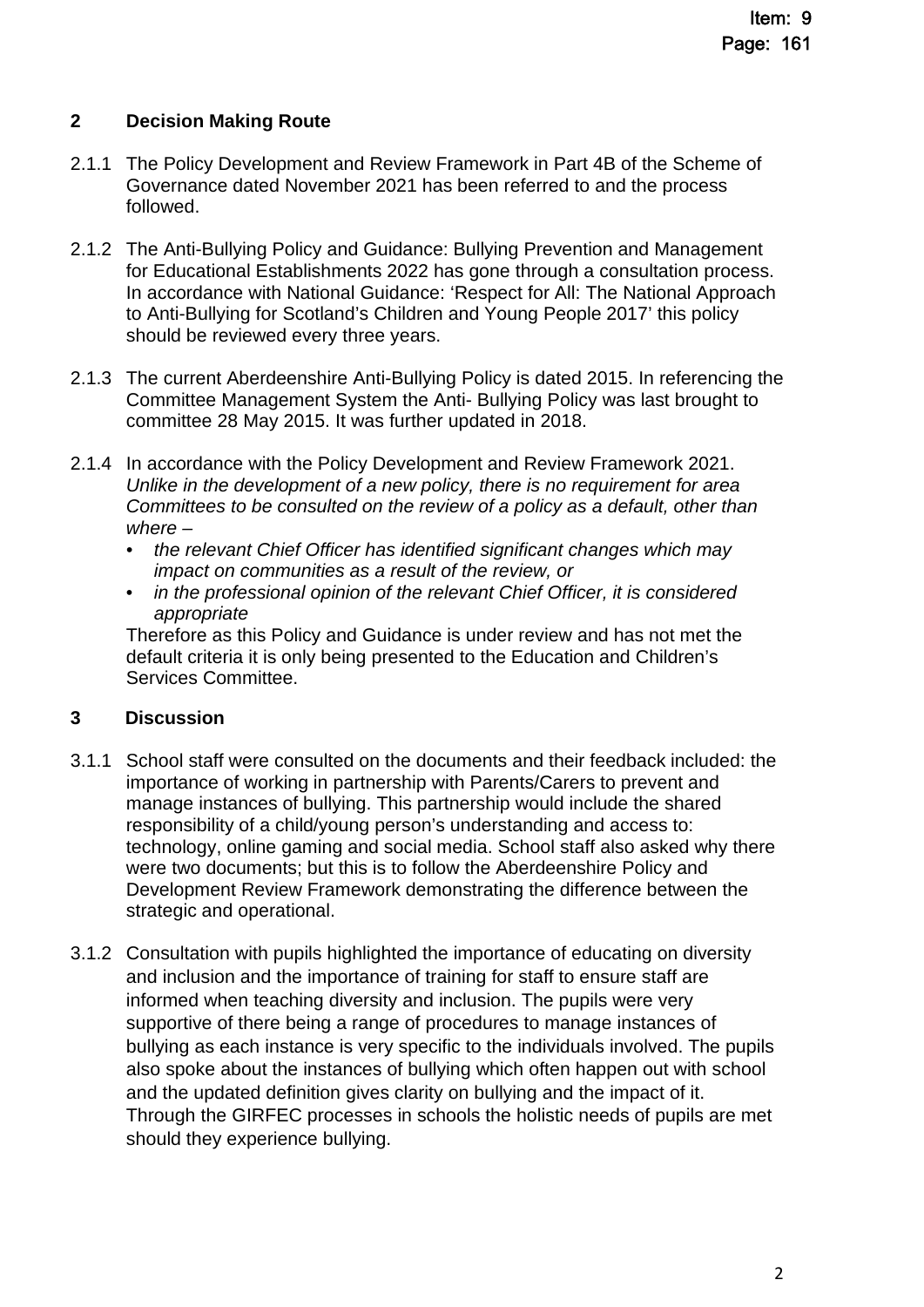- 3.1.3 Consultation with Parents and Carers included a request to include more detail regarding the principles of the National approach 'Getting it Right for Every Child (GIRFEC) as well as stating Aberdeenshire's stance on bullying and its definition. The consultation also highlighted the benefit of training and information around online and mobile technology for pupils and Parents/Carers. Training for staff in bullying was also mentioned as well as the importance of school staff working in partnership with Parents/Carers when dealing with bullying. The Parents/Carers stated the requirement for there being a means of communication for a pupil to report instances of bullying without there being a negative impact on the pupil. The Parents/Carers also suggested sign-posting to the school's mobile phone Policy and adding more detail on prejudice based bullying. The Parents/Carers also requested that the title of the Policy and Guidance to include: 'Bullying Prevention and Management for Educational Establishments.'
- 3.1.4 The Local Negotiating Committees for Teachers for Local Agreement (LNCT) were consulted on the documents on 25 January 2022. At this consultation it was suggested the addition of a template be created to support educational establishments in creating an Anti-Bullying Policy.
- 3.1.5 The Education and Children's Services Senior Leadership Team were consulted 17 February 2022 and the feedback was positive – no amendments to the Policy and Guidance were suggested.
- 3.1.6 The updates to the Policy and Guidance include the definition of bullying being amended in line with the National Guidance: Respect for All: The National Approach to Anti-Bullying for Scotland's Children and Young People 2017.
- 3.1.7 The system for recording instances of bullying in Aberdeenshire educational establishments has also been added to the Policy and Guidance: Bullying & Equalities: Recording and Monitoring Bullying Incidents in Schools (RAMBIS).
- 3.1.8 The updates also include reference to the National Guidance: Supporting Transgender Young People in Scottish Schools: Guidance for Scottish Schools 2021.
- 3.1.9 Children and young people's rights as set out in the The United Nations Convention on the Rights of the Child (UNCRC) must be understood and taken account of in all decisions affecting them. A consultation on this policy and guidance with pupils took place and their views and opinions were incorporated.

### **4 Council Priorities, Implications and Risk**

4.1.1 The Aberdeenshire Anti-Bullying Policy and Guidance: Bullying Prevention and Management for Educational Establishments 2022 helps deliver Council Priorities: Our People: Education and Health & Wellbeing.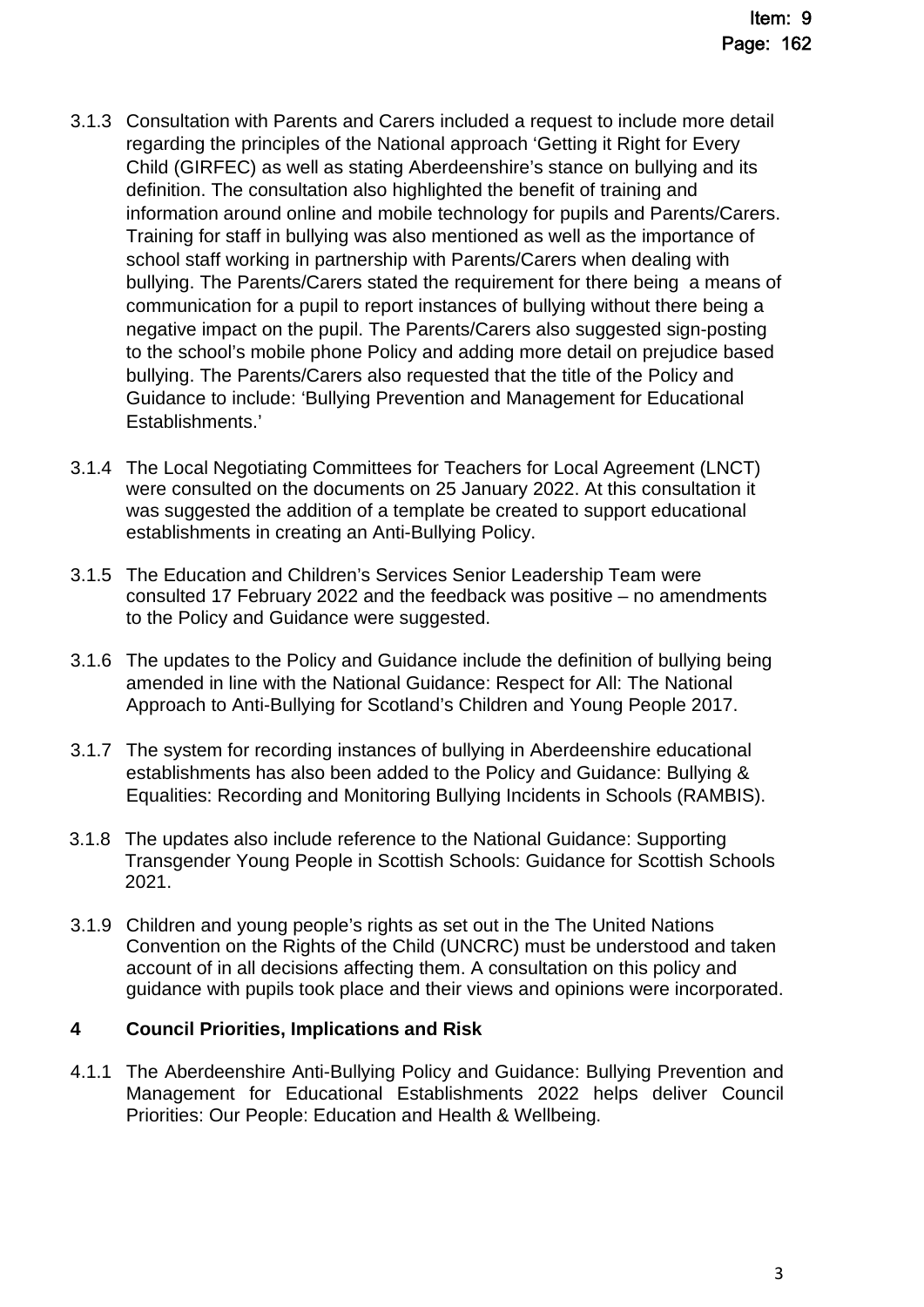| <b>Pillar</b> | <b>Priority</b>    |
|---------------|--------------------|
| Our People    | Education          |
|               | Health & Wellbeing |

- 4.1.2 The Anti-Bullying Policy and Guidance: Bullying Prevention and Management for Educational Establishments 2022 helps deliver against Aberdeenshire Children's Services Plan Priority – Children and Young People's Mental Health and Wellbeing.
- 4.1.3 The table below shows whether risks and implications apply if the recommendations are agreed.

| <b>Subject</b>                    | Yes                          | <b>No</b> | N/A |
|-----------------------------------|------------------------------|-----------|-----|
| Financial                         |                              | X         |     |
| Staffing                          |                              | X         |     |
| <b>Equalities and Fairer Duty</b> | [IIA attached as Appendix 3] |           |     |
| Scotland                          |                              |           |     |
| Children and Young People's       | [IIA attached as Appendix 3] |           |     |
| <b>Rights and Wellbeing</b>       |                              |           |     |
| Climate Change and                |                              | X         |     |
| Sustainability                    |                              |           |     |
| <b>Health and Wellbeing</b>       | Χ                            |           |     |
| <b>Town Centre First</b>          |                              | χ         |     |

- 4.1.4 The health and wellbeing implications are of benefit to the children and young people of Aberdeenshire; as the Aberdeenshire Anti-Bullying Policy and Guidance: Bullying Prevention and Management in Educational Establishments 2022 outlines procedures follow to prevent instances of bullying. Furthermore it ensures a consistent approach to bullying where pupils are supported and the process is clear. In addition the responsibility of all is identified.
- 4.1.5 An integrated impact assessment has been carried out as part of the development of the proposals set out above which is included as **Appendix 3**. The screening section as part of Stage One of the Integrated Impact Assessment process identified the requirement for further detailed assessments to be undertaken for 'Children's Rights and Wellbeing' and 'Equalities and Fairer Scotland Duty'. These impact assessments were completed.
- 4.1.6 The positive impact identified was that the Aberdeenshire Anti-Bullying Policy and Guidance: Bullying Prevention and Management for Educational Establishments 2022 outlines procedures for staff to follow to prevent instances of bullying. Furthermore it ensures a consistent approach to bullying where pupils are supported and the process is clear. In addition the responsibility of all is identified.
- 4.1.7 The following Risks have been identified as relevant to this matter on a Corporate Level Level [\(Corporate Risk Register](https://www.aberdeenshire.gov.uk/media/26308/corporaterisks.pdf)): ACORP002 – Changes in Government Policy, legislation and regualtion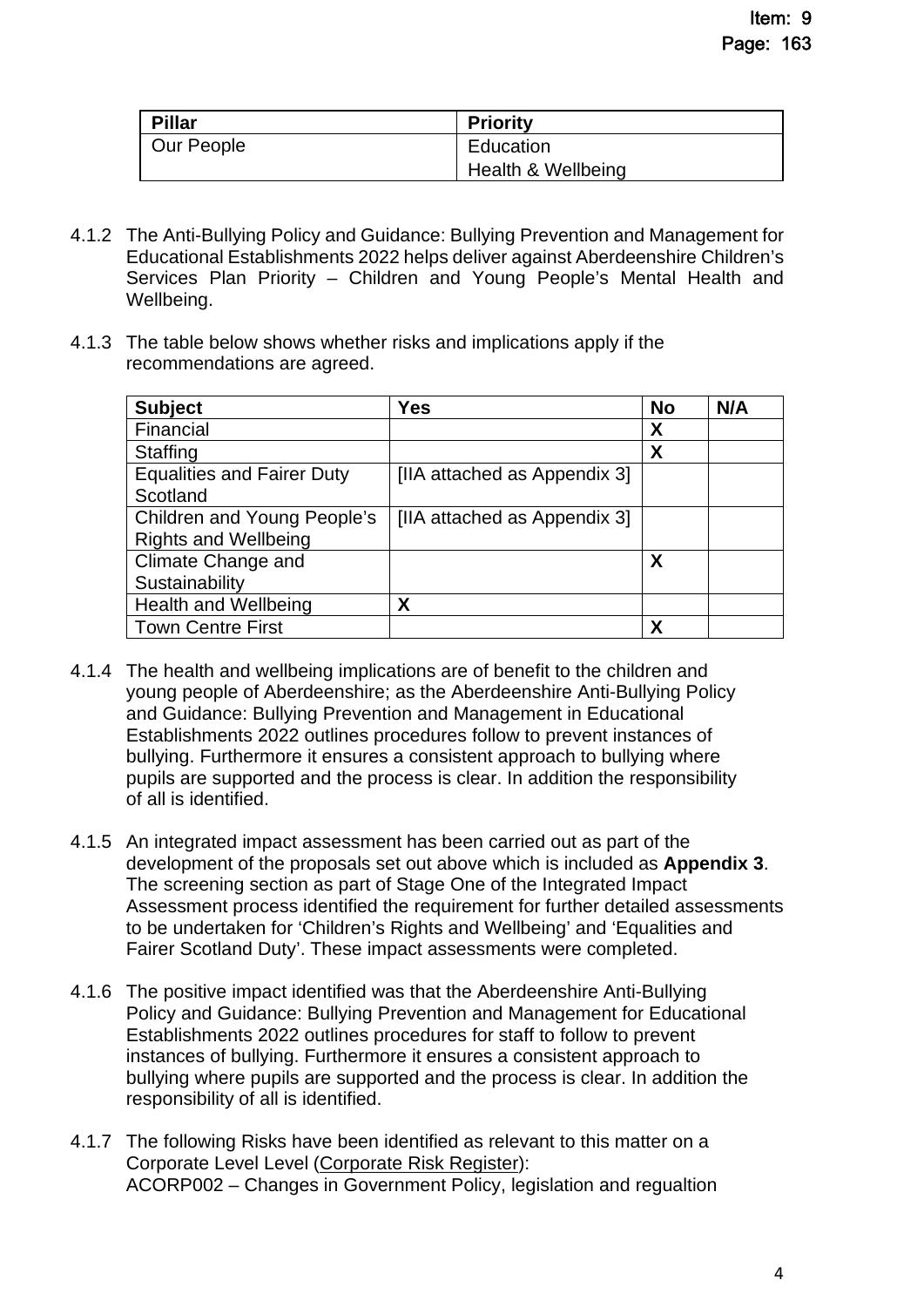ACORP007 – Social Risk e.g. polulation changes, demographic changes, crime, anti-social behaviour

- 4.1.8 The following Risks have been identified as relevant to this matter on a Strategic Level [\(Directorate Strategic Risk Register](https://www.aberdeenshire.gov.uk/media/26330/ecsdirectoraterisksregister.pdf)): ECSSR002- To secure continuous improvement in outcomes for children and young people
- 4.1.9 Monitoring of the use Policy and Guidance will mitigate these identified risks.<sup>123</sup>

### **5 Scheme of Governance**

- 5.1.1 The Head of Finance and Monitoring Officer within Business Services have been consulted in the preparation of this report and their comments were incorporated within the report and they are satisfied that the report complies with the [Scheme of Governance](https://www.aberdeenshire.gov.uk/council-and-democracy/scheme-of-governance/) and relevant legislation.
- 5.1.2 The Committee shall have full powers to decide on all policy issues and [resource matters \(within agreed budgets\) in terms of Section E.1.1.1 of the List](http://publications.aberdeenshire.gov.uk/dataset/c8044f6f-e327-499f-bbc7-94ae9d699559/resource/8d829bb9-95e7-4c83-bc0b-63b76bcba159/download/list-of-committee-powers.pdf)  [of Committee Powers in Part 2A of the Scheme of Governance.](http://publications.aberdeenshire.gov.uk/dataset/c8044f6f-e327-499f-bbc7-94ae9d699559/resource/8d829bb9-95e7-4c83-bc0b-63b76bcba159/download/list-of-committee-powers.pdf)

#### **Laurence Findlay Director of Education and Children's Services**

Report prepared by Katie Timney, Education Support Officer Date 3 March 2022

### **List of Appendices***:*

Appendix 1 - Anti-Bullying Policy: Bullying Prevention and Management for Educational Establishments 2022 Appendix 2 - Anti-Bullying Guidance: Bullying Prevention and Management for Educational Establishments 2022 Appendix 3 - Integrated Impact Assessment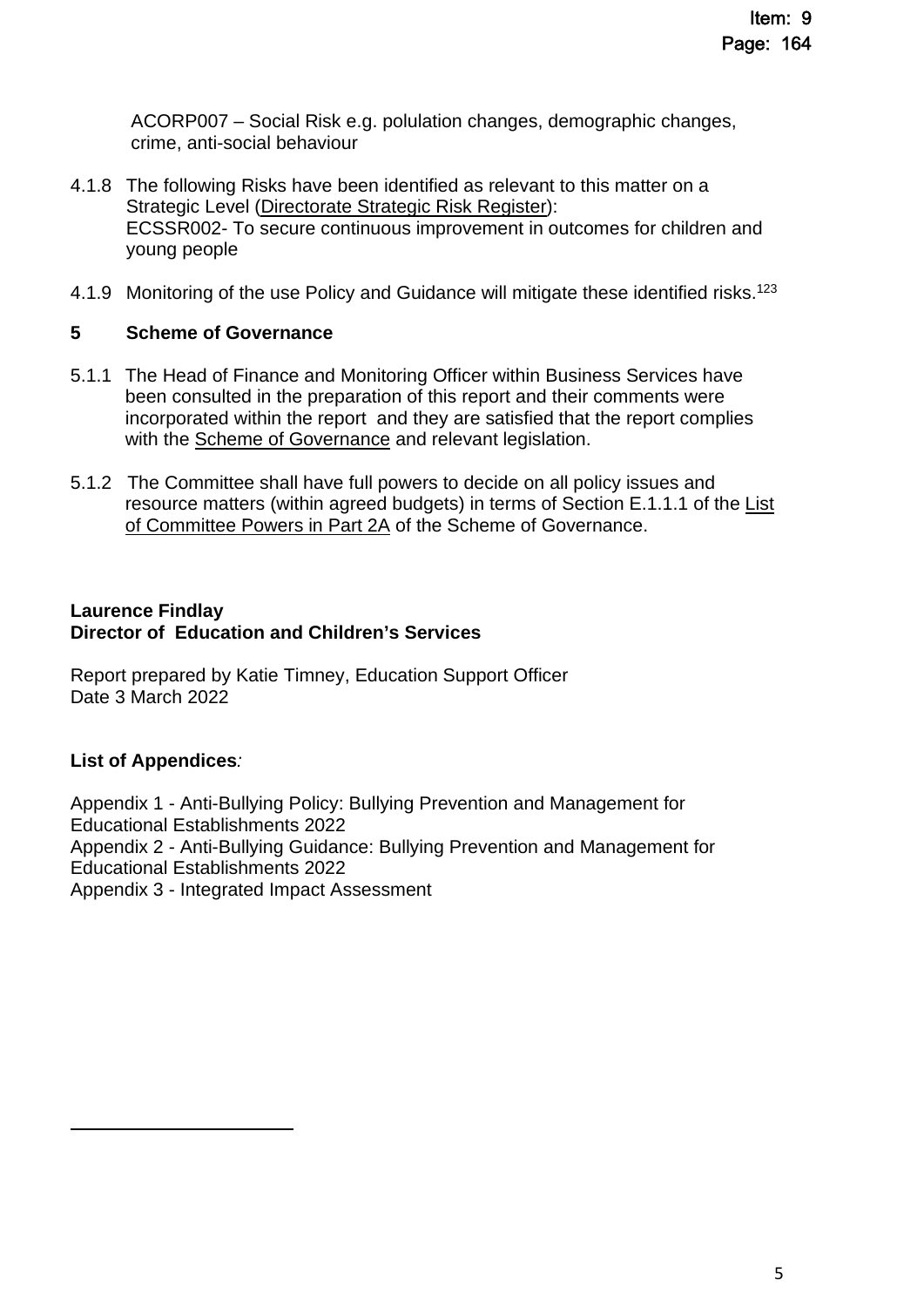

## **ANTI-BULLYING POLICY: BULLYING PREVENTION AND MANAGEMENT FOR EDUCATIONAL ESTABLISHMENTS**

| <b>Policy Status</b>       |                                                      |
|----------------------------|------------------------------------------------------|
| <b>Responsible Officer</b> | <b>Katie Timney</b>                                  |
|                            | <b>Education Support Officer</b>                     |
| <b>Policy Sponsor</b>      | <b>Inclusion Equity and Wellbeing Team</b>           |
|                            | <b>Vincent Docherty</b>                              |
| <b>Authorised by</b>       | Head of Education and Chief Education Officer        |
| <b>Approval Date</b>       | <b>Education and Children's Services</b>             |
| <b>Review Date</b>         | <b>Education &amp; Children's Services Committee</b> |
|                            | March 2022                                           |
|                            | <b>March 2025</b>                                    |

#### **1. Policy Statement**

The Scottish Government is committed to supporting and promoting Children's rights under the United Nations Convention on the Rights of the Child. The Education (Additional Support for Learning) (Scotland) Act (2009) requires Authorities to reduce barriers to learning. Aberdeenshire Council is obliged to meet the requirements of The Equality Act (2010) equalities legislation which protects individuals from unfair treatment and promotes a fair and more equal society.

This policy has been informed by Respect for All: A National Approach to Anti-Bullying for Scotland's Children and Young People (2017) and has been shaped by the National 'Getting It Right for Every Child' (GIRFEC) framework.

This anti-bullying policy replaces previous anti-bullying guidance, policies and procedures adopted by Aberdeenshire Council, and those developed by individual establishments.

In accordance with Scotland's National Anti-Bullying Service; 'Respectme', Aberdeenshire Council Education and Children's Services define bullying as the following: *'Bullying is both behaviour and impact; the impact is on a persons capacity to feel in control of themselves. This is what we term as their sense of 'agency'. Bullying takes place in the context of relationships; it is behaviour that can make people feel hurt, threatened, frightened and left out. This behaviour happens face to face and online*.' Respect for All: The National Approach to Anti-Bullying for Scotland's Children and Young People 2017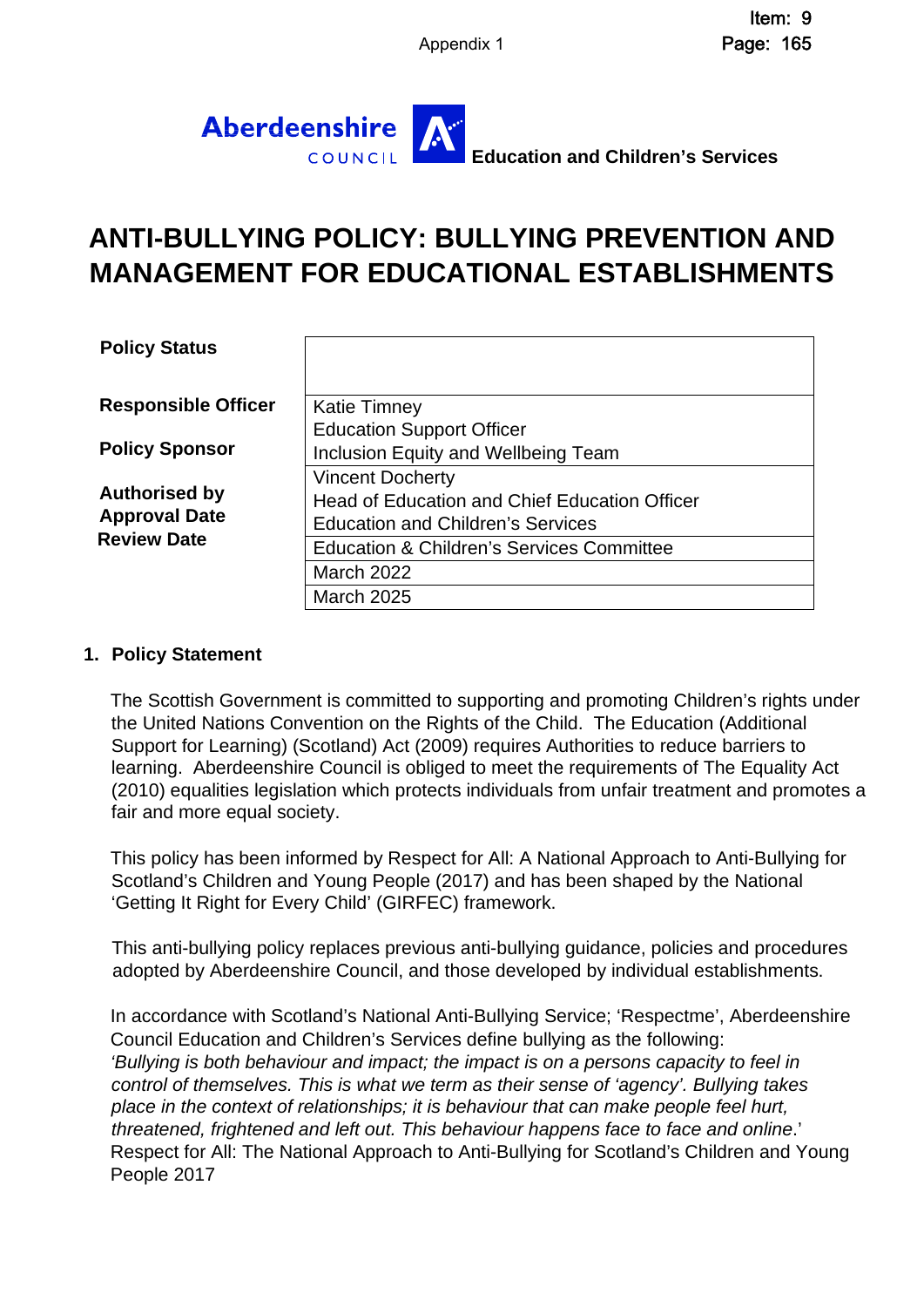A further exemplification of bullying from the same document states that bullying behaviour: *'can harm people physically or emotionally and, although the actual behaviour may not be repeated, the threat may be sustained over time, typically by actions, looks, messages, confrontations, physical interventions, or the fear of these.'* 

Respect for All: The National Approach to Anti-Bullying for Scotland's Children and Young People 2017.

Bullying is considered to be a breach of the UN Convention on the Rights of the Child.

Aberdeenshire Council shares the view that:

*'Bullying of any kind is unacceptable and must be addressed quickly. Bullying should never be seen as a typical part of growing up.'* 

Respect for All: The National Approach to Anti-Bullying for Scotland's Children and Young People 2017

### **2. Scope**

This policy was originally shaped and influenced by the Youth Commission in collaboration with an Advisory Panel. Research conducted identified existing good practice and informative data which was fundamental to the development of this policy. The links to relevant guidance documents can be found in Section 4 which will assist staff in preventing and managing bullying behaviour within educational establishments

The scope of this policy extends to all establishments and to all practitioners working within Education. This policy applies to all instances of bullying behaviour within establishments, between learners. This policy applies to all instances of bullying behaviour which impact on a child or young person's attendance or engagement to their learning or the learning environment.

This policy includes, but is not limited to, bullying and harassment on the grounds of Disability, Race, Sexual Orientation, Gender, Gender Reassignment and Religion**,**  pregnancy and maternity, marriage and civil partnership and age. It is also recognised that bullying can be prejudiced based. This is where bullying behaviour is motivated by prejudice based on an individual's actual or perceived identity; it can be based on characteristics unique to a child or young person's identity or circumstance.

### **3. Principles**

This policy aims to provide guidance for Education staff, partners and stakeholders in preventing and responding to incidents of bullying behaviour.

All children and young people have the right to learn in an environment that is free from bullying. In working to provide this, they should be enabled to fully develop the skills and confidence needed for life, work and for learning.

Schools must establish and publish an anti-bullying policy. This anti-bullying policy must reflect six key areas in providing an appropriate and robust approach to the prevention and management of bullying. These are:

Stance - Bullying in any form is unacceptable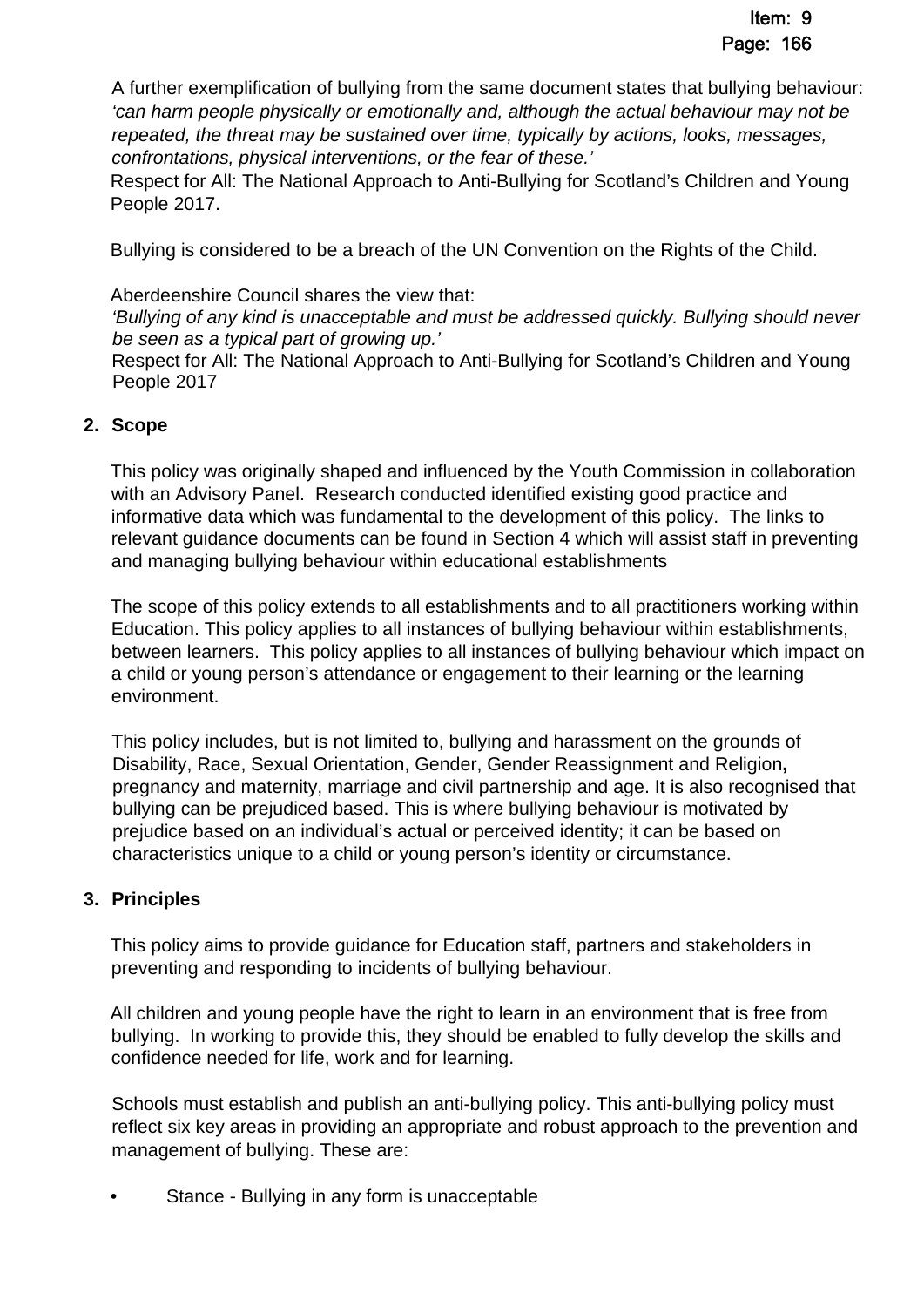- Definition -Bullying can be verbal, physical, emotional and cyber. It can be persistent or one off
- Prevention Work to educate and raise awareness
- Communication Communicating efforts to prevent and respond to incidents
- Response adopt the '6 step approach'
- Reporting and Monitoring The Bullying & Equalities (B&E) module within SEEMIS Click+Go should be used to record incidents of bullying in schools:

### **4. Related Links**

- 1. This should be read in conjunction with the Aberdeenshire Anti-bullying Guidance: Bullying Prevention and Management in Educational Establishments 2022
- 2. [Respect for All: national approach to anti-bullying gov.scot \(www.gov.scot\)](https://www.gov.scot/publications/respect-national-approach-anti-bullying-scotlands-children-young-people/)
- 3. Included Engaged Involved Part 2: [Included, engaged and involved part 2: preventing and managing school exclusions](https://www.gov.scot/publications/included-engaged-involved-part-2-positive-approach-preventing-managing-school/)  [gov.scot \(www.gov.scot\)](https://www.gov.scot/publications/included-engaged-involved-part-2-positive-approach-preventing-managing-school/)
- 4. Bullying & Equalities: Recording and Monitoring Bullying Incidents in Schools (RAMBIS)- Aberdeenshire Bullying and Equalities Reporting Guidance (internal document)
- 5. [Supporting Transgender Young People in Scottish Schools: Guidance for Scottish](https://www.gov.scot/publications/supporting-transgender-young-people-schools-guidance-scottish-schools/)  **Schools**
- 6. Anti-bullying training opportunities can be viewed at: r[espectme Book respectme trainingrespectme](https://respectme.org.uk/training/%20programmes-and-calendar/)

### **5. Index of Documents**

a) Policy

| <b>Revision Date</b> | <b>Previous</b><br><b>Revision Date</b> | <b>Summary of Changes</b>                                                                                                                                                                                                                                                                                                         |
|----------------------|-----------------------------------------|-----------------------------------------------------------------------------------------------------------------------------------------------------------------------------------------------------------------------------------------------------------------------------------------------------------------------------------|
| February<br>2022     | 2018                                    | Definition of Bullying has been amended in line<br>with National guidance.<br>Reporting and Monitoring procedure for<br>Aberdeenshire has been added. Reference to<br>Transgender related bullying; in accordance with<br>National Guidance on Supporting Transgender<br>Young People in Scottish schools 2021 was also<br>added. |

### b) Distribution

| Name | Title |
|------|-------|
|      |       |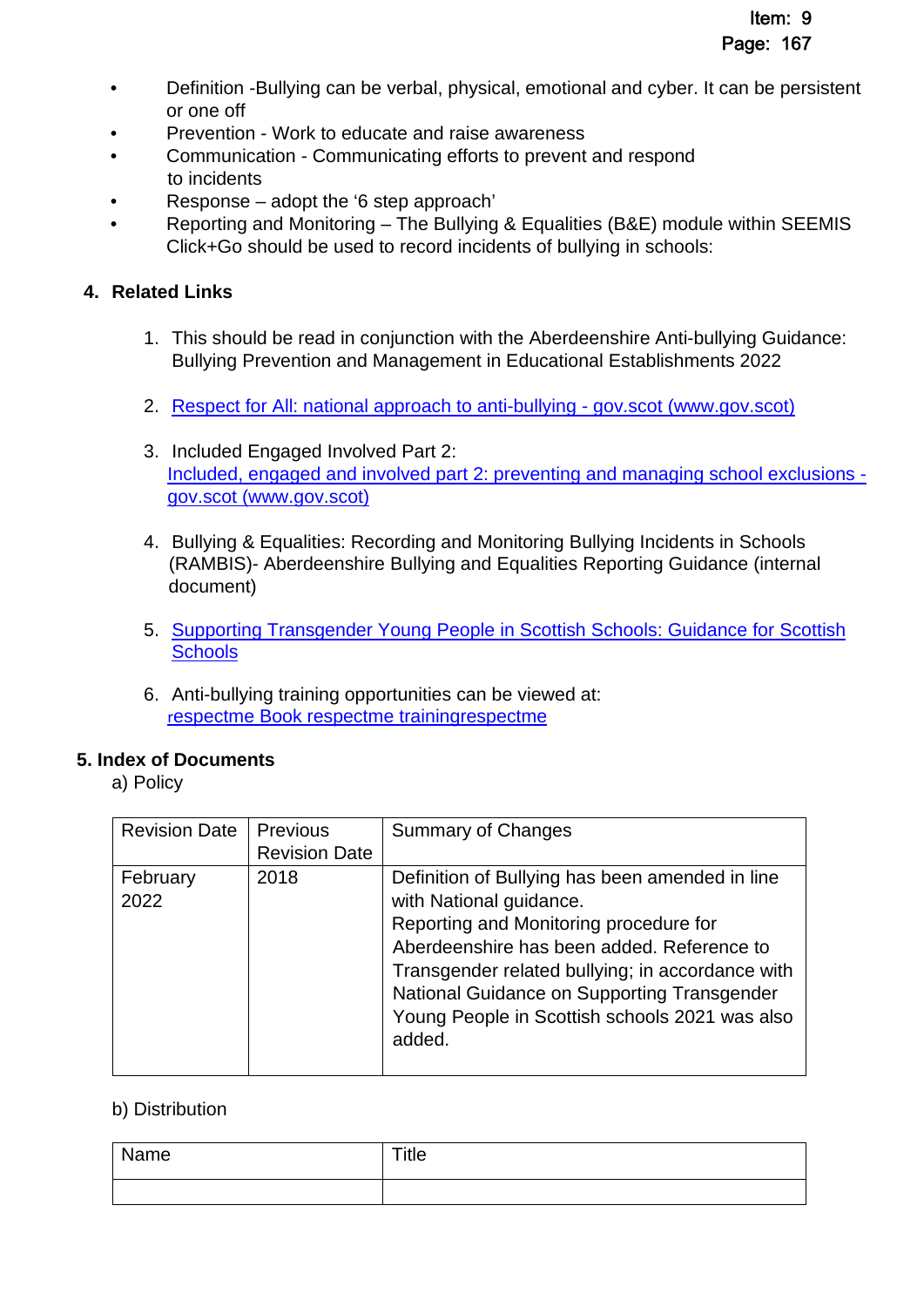Appendix 2 Item: 9 Page: 168



# **ANTI-BULLYING GUIDANCE:**

# **BULLYING PREVENTION AND MANAGEMENT**

# **FOR**

# **EDUCATIONAL ESTABLISHMENTS**

# **March 2022**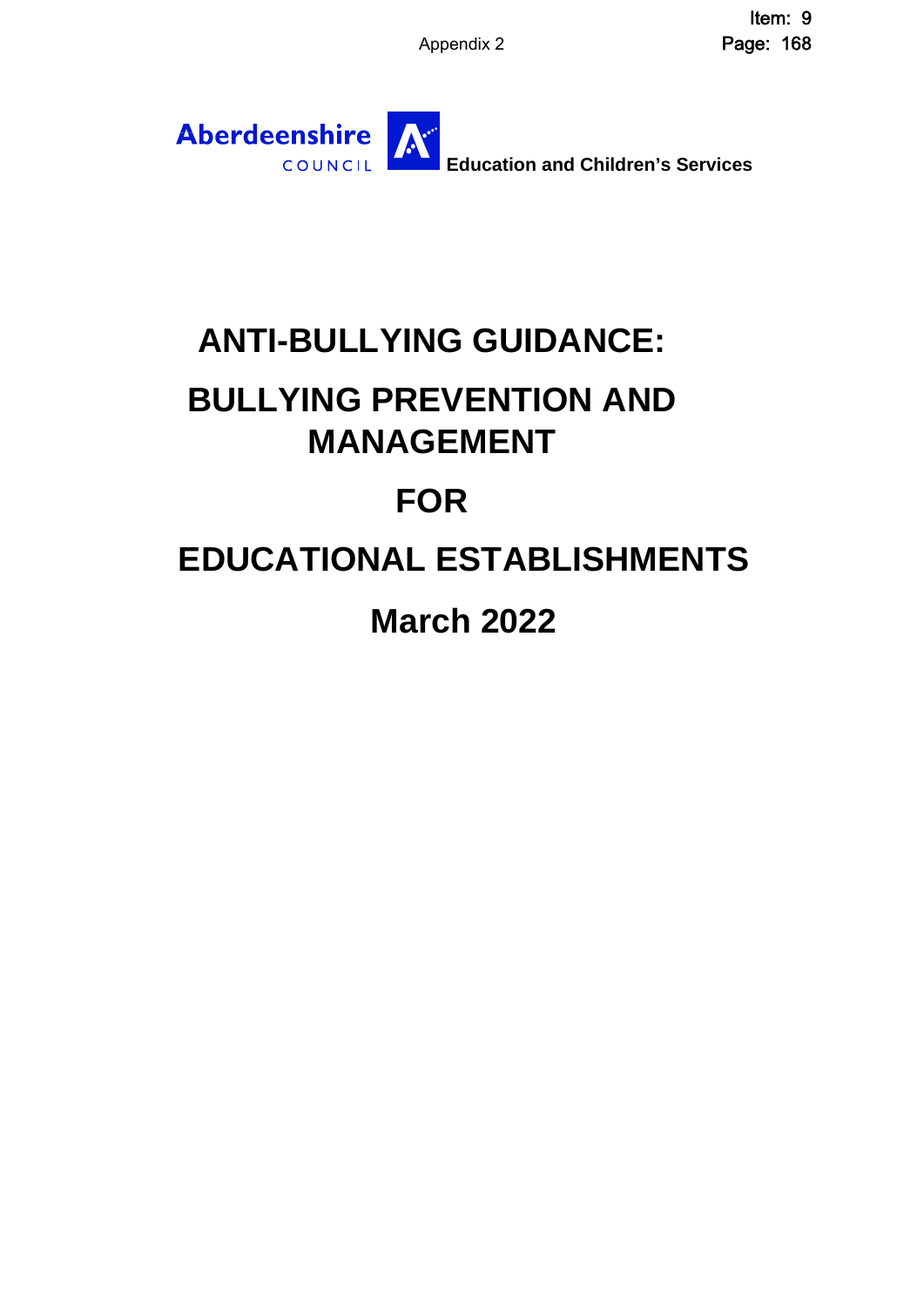**This guidance was originally shaped by the Youth Commission who were a group of young people tasked with developing an anti-bullying policy and guidance. They worked with an advisory panel who to address the following aims:**

- To raise awareness and understanding of the impact(s) of bullying behaviour.
- To reinforce that bullying is not acceptable and will not be tolerated.
- To ensure that everyone is treated equally.
- To respond to incidents of bullying in a consistent and effective way.
- To create comfortable and safe learning environments for pupils.

Aberdeenshire Council is obliged to meet the requirements of the Equalities Act 2010. Responsibilities extend to tackling unlawful discrimination and includes promoting and encouraging equal opportunities.

Aberdeenshire Council is under a legal duty to consider equalities as an employer, a policy maker, a service provider, a procurer of services and as a decision maker.

The Equality Act 2010 protects us all. Every person has one or more of the 9 defined protected characteristics. These are:

- 1. Age
- 2. Disability
- 3. Gender reassignment
- 4. Pregnancy and maternity
- 5. Race
- 6. Religion or belief
- 7. Sex (gender)
- 8. Sexual orientation
- 9. Marriage and civil partnership

The Youth Commission's research identified that bullying can be linked to some of the protected characteristics above. In addition, prejudiced based bullying can also occur. Prejudice-based bullying is when bullying behaviour is motivated by prejudice based on an individual's actual or perceived identity; it can be based on characteristics unique to a child or young person's identity or circumstance. This can include: an additional support need, being an asylum seeker or refugee, physical appearance, gender identity, being part of the gypsy/ traveller's community, socio-economic status, being looked after and / or care experienced and being a young carer.

It is recommended that all establishments have and publish an anti-bullying policy which includes the following 6 key areas (a template is available in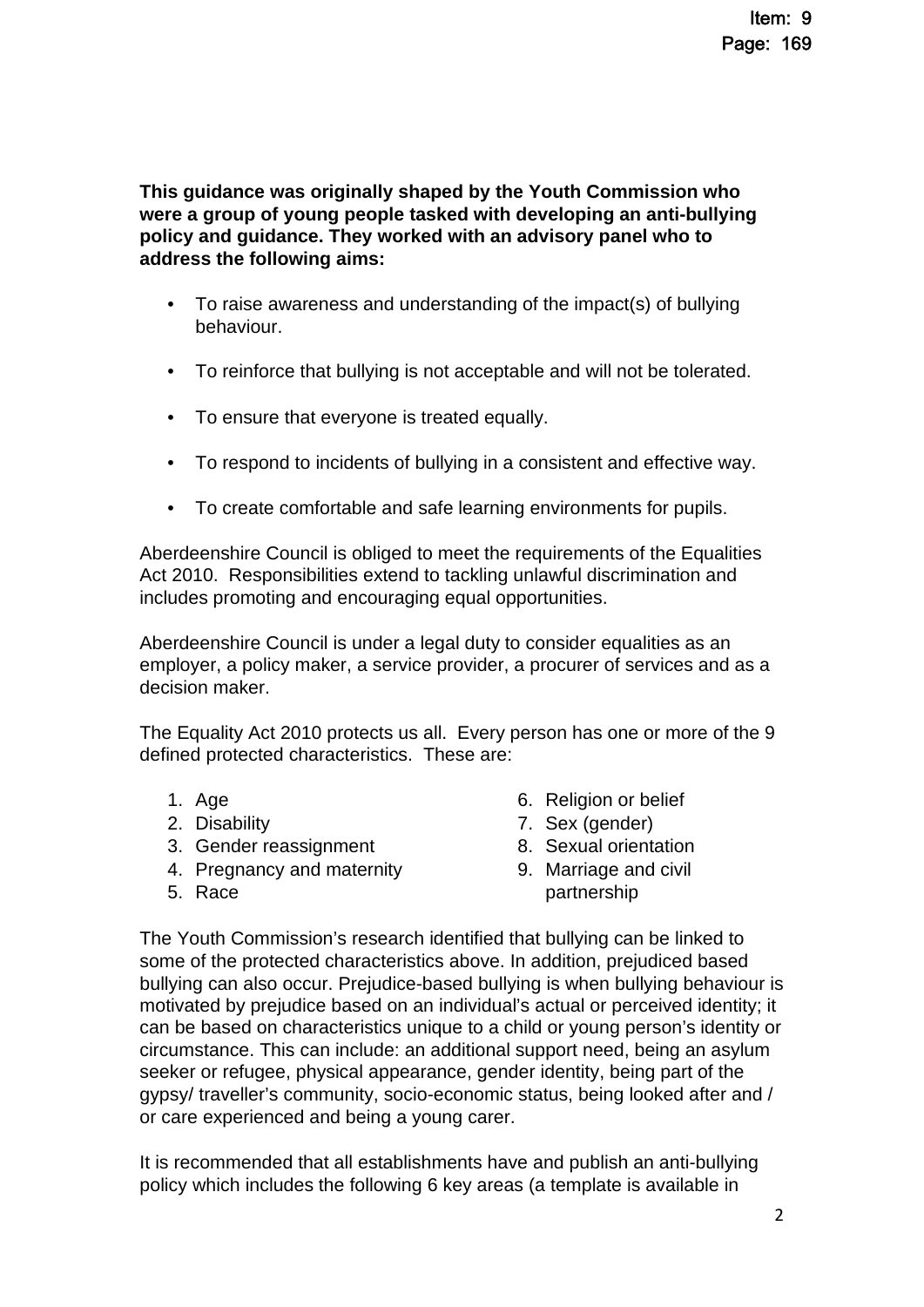Appendix 1). This will ensure that schools have a pro-active and responsive approach to the prevention and management of bullying. These six areas are:

- 1. Stance
- 2. Definition
- 3. Prevention
- 4. Communication
- 5. Response
- 6. Reporting and Monitoring

#### **1. Stance**

Establishments must adopt the following stance in their anti-bullying policy:

*'Bullying of any kind is unacceptable and must be addressed quickly. Bullying should never be seen as a typical part of growing up.'*  Respect for All: The National Approach to Anti-Bullying for Scotland's Children and Young People 2017

Parents/Carers, pupils and Aberdeenshire Council Education staff have a responsibility to work collaboratively to maintain a high standard of behaviour and ensure an environment free from bullying behaviour. Aberdeenshire Council believes that everyone should be treated equally and with respect.

'Getting it Right for Every Child' (GIRFEC) is the bedrock for Aberdeenshire Children's Services in ensuring the needs of all pupils are met. The Scottish Government defines the GIRFEC approach:

- **is child-focused** it ensures the child or young person and their family – is at the centre of decision-making and the support available to them.
- **is based on an understanding of the wellbeing of a child in their current situation** - it takes into consideration the wider influences on a child or young person and their developmental needs when thinking about their wellbeing, so that the right support can be offered
- **is based on tackling needs early** it aims to ensure needs are identified as early as possible to avoid bigger concerns or problems developing
- **requires joined-up working** it is about children, young people, parents, and the services they need working together in a coordinated way to meet the specific needs and improve their wellbeing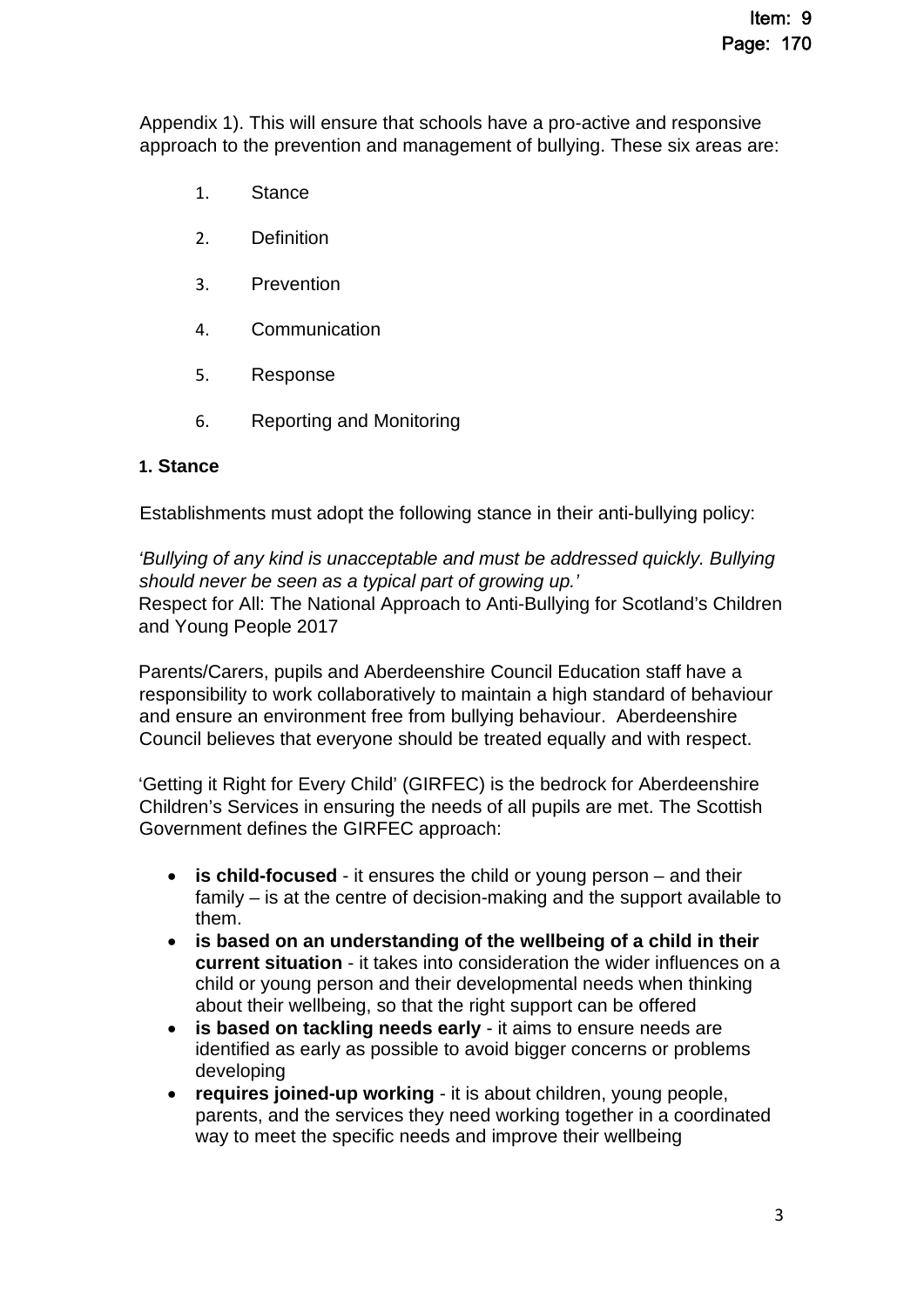In order to prevent and / or deal with instances of bullying all Aberdeenshire schools adhere to the principles of GIRFEC.

### 2. Definition

All establishments must include the following definition of bullying in their antibullying policy which is endorsed by Aberdeenshire Council:

*'Bullying is both behaviour and impact; the impact is on a person's capacity to feel in control of themselves. This is what we term as their sense of 'agency'. Bullying takes place in the context of relationships; it is behaviour that can make people feel hurt, threatened, frightened and left out. This behaviour happens face to face and online.'* 

Respect for All: The National Approach to Anti-Bullying for Scotland's Children and Young People 2017

A further exemplification of bullying from the same document states that bullying behaviour:

*'can harm people physically or emotionally and, although the actual behaviour may not be repeated, the threat may be sustained over time, typically by actions, looks, messages, confrontations, physical interventions, or the fear of these.'* 

Respect for All: The National Approach to Anti-Bullying for Scotland's Children and Young People 2017

### 3. **Prevention**

Aberdeenshire Council Education establishments must implement the following steps in working to **prevent** bullying behaviour:

3.1 Work to **raise awareness** amongst pupils, staff and Parents/Carers.

- Promote the principles of GIRFEC and the responsibility of all to support children and young people in establishing and maintaining positive relationships.
- Recognise children and young people will fall out and disagree with each other as they form relationships. It is important for children and young people to discuss how they feel and help them develop resilience to manage their relationships.
- Implement programmes of education about bullying from an early stage. Revisit this topic at all stages of education.
- Ensure that establishments have visual displays relating to bullying and key aspects of anti-bullying policies. These may feature national campaigns and sources of support.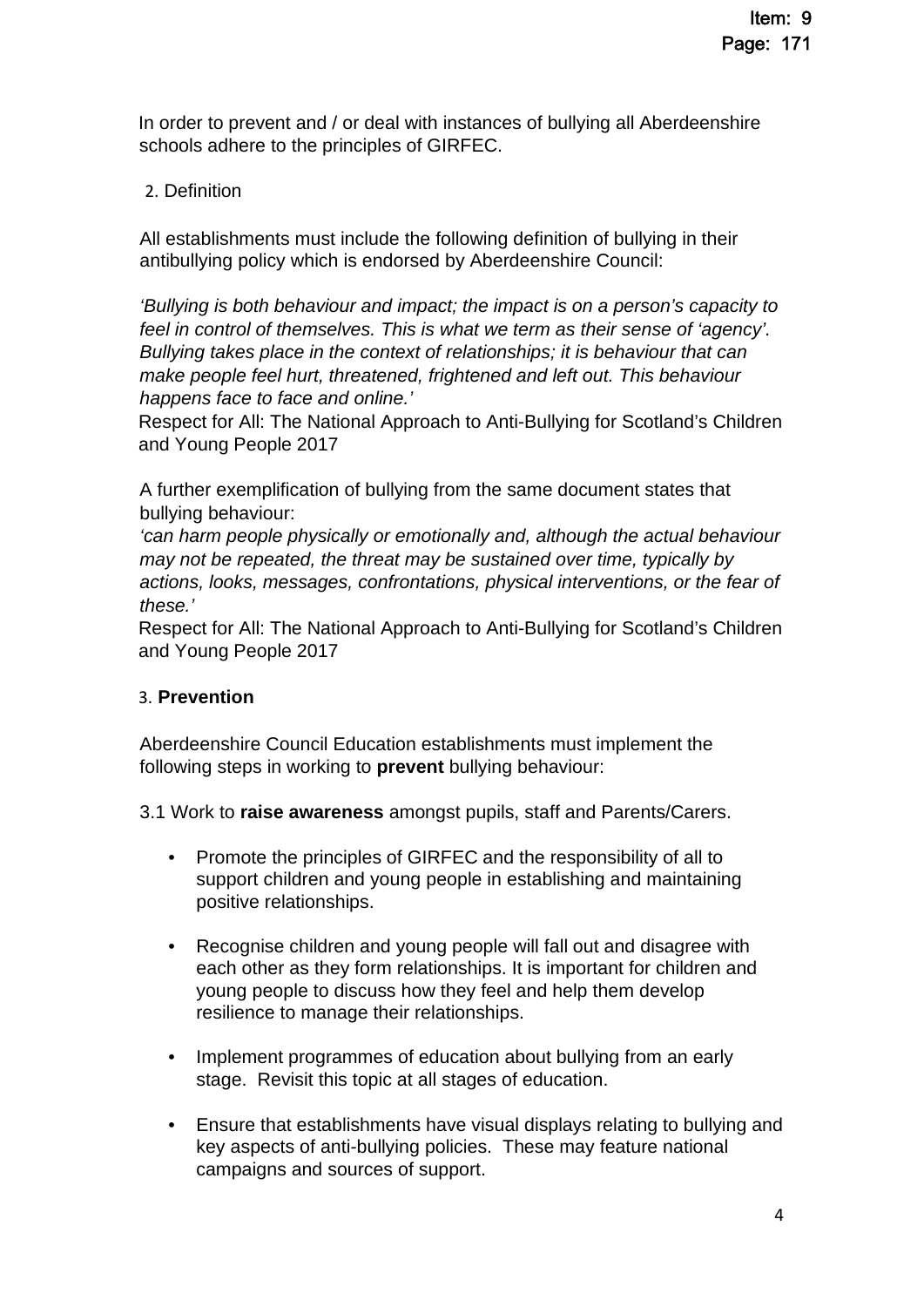- Anti-bullying work should be high profile and should include assemblies, class sessions and homework. It may be appropriate to highlight work done during National Anti-Bullying week which takes place in November.
- Regular opportunities should be available for Parents/Carers to obtain information on school systems and strategies relating to bullying and how to respond in a supportive and appropriate manner.
- Educate pupils on the dangers of online and mobile technology communication.
- Inform Parents / Carers of the dangers of online and mobile technology communication and offer advice on how measures can be implemented at home to ensure the safety and wellbeing of their child.

3.2 Work to educate pupils, staff and inform Parents/Carers about what to do when bullying behaviour is displayed, and how to support those involved.

- Promote the principles of GIRFEC in ensuring the responsibility of all to support children and young people
- Use relevant, up to date resources which promote engagement by the target audience.
- Encourage pupils to teach and share key messages about bullying with other pupils and with Parents/Carers including the short and long-term impact of bullying.
- Ensure that pupils, Parents/Carers and staff are aware of support available beyond school (e.g. Childline, Samaritans, Police Scotland, Parentline).
- Within the curriculum include work designed to inform children and young people on diversity and inclusion and the importance of respect and kindness.
- Within the curriculum include work designed to boost the resilience of children and young people. This may include: restorative practice, resilience and mindfulness.

3.3 Establishments should access **training** and provide key information for staff.

• It is of key importance that relevant local authority and school staff working in partnership with other agencies are appropriately trained to build confidence and capacity to recognise and respond to bullying.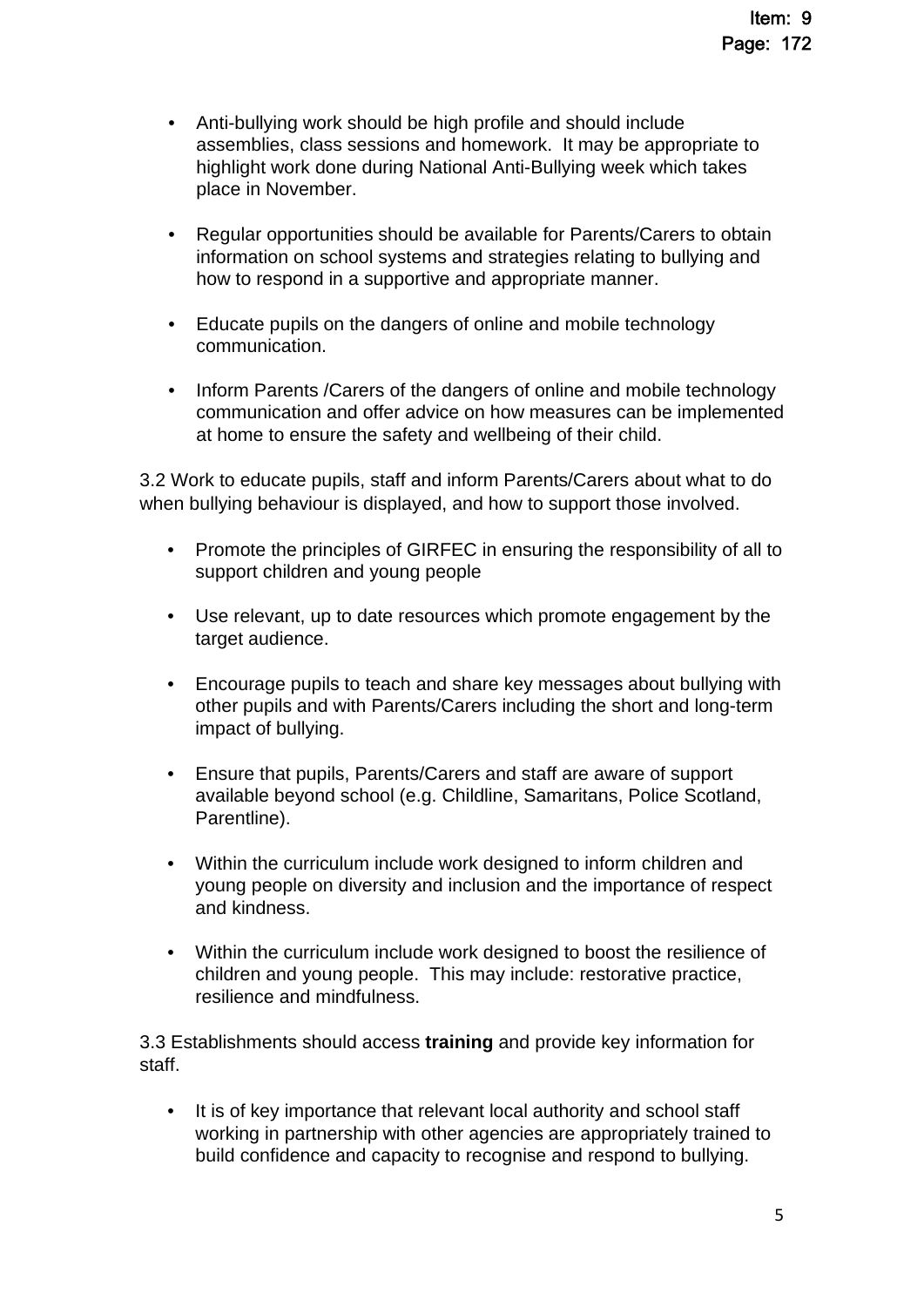- Staff also need to be vigilant regarding what may be behind the bullying behaviour as all behaviours are a form of communication.
- Provide relevant anti-bullying updates annually to all staff.
- Provide all members of staff with access to a copy of the relevant school policy(ies).
- Outline the key roles and responsibilities that each member of the school community in accordance with GIRFEC has; regarding preventing and responding to bullying behaviour within the policy.
- Ensure key staff are trained in the use of restorative approaches.
- Ensure key staff are trained in the use of universal nurture approaches.
- Ensure key staff are trained in Solution Oriented practice.

### 4. **Communication**

- 4.1 Establishments should ensure that **communication** is at the heart of prevention strategies and responses to incidents of bullying behaviour.
	- In accordance with GIRFEC principles the shared responsibility of supporting children and young people should be clearly understood.
	- Anti-bullying policies should be shared with and be accessible to pupils and Parents/Carers.
	- Anti-bullying policies should be highlighted regularly. This may be done through the school newsletter, and/or the school website.
	- Key aspects of anti-bullying policies should be included in homework diaries/planners where these are in use.
	- Targeted lessons should be used to increase knowledge and understanding of anti-bullying policies and processes.
	- The profile of anti-bullying work should be raised through focussed assemblies at key points in the year (e.g. National Anti-Bullying Week).
	- Timescales and methods for ongoing communication should be negotiated on a case by case basis to ensure that the needs of pupils are met. Communication should be used to build relationships and in the early identification of further or ongoing difficulties.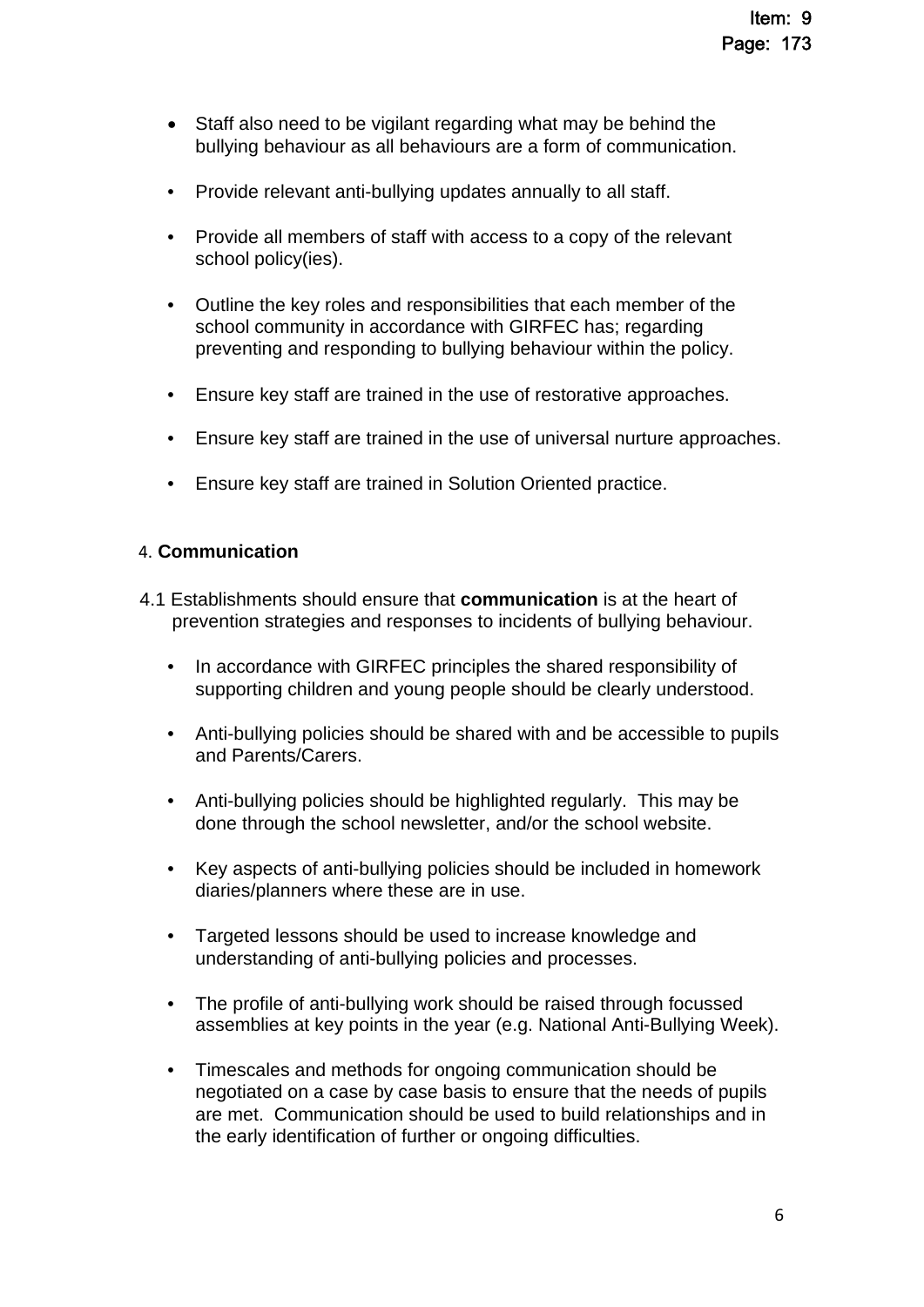- 4.2 **Pupils and Parents/Carers** should be included in communication relating to prevention of bullying and incidents of bullying.
- Pupils and Parents/Carers should be supported through involving them in information sessions relating to bullying and anti-bullying.
- Pupils and Parents/Carers should be involved in reviewing anti-bullying policies and procedures.
- All incidents of bullying behaviour in school should be investigated by school staff and communicated to Parents / Carers as appropriate. Any support identified for pupils involved should be shared with Parents / Carers.
- Establishments should work with Parents and Carers to address the holistic needs of the child consistent with the GIRFEC principles in response to an incident of bullying.
- Establishments should arrange for regular contact between key staff and pupils involved in the immediate days and weeks following an incident.
- Establishments must ensure that progress is maintained and that effective communication is used to build relationships and identify further ongoing difficulties.

### 5. **Response**

Establishments should promote consistency of **response** to instances of bullying behaviour using the 6 step approach:

- 1. All incidents of bullying MUST be recorded using the Bullying and Equalities (B&E) Module within SEEMIS Click and Go
- 2. Speak to the individuals involved having frank and honest dialogue
- 3. Speak to Parents / Carers
- 4. Utilise Restorative approaches
- 5. Monitor the situation
- 6. Review and increase response accordingly

The principles of GIRFEC should underpin the implementation of the 6 step approach

### 5.1 **Restorative Practice**

- Restorative approaches aim to restore and maintain good relationships where there has been conflict and harm.
- Supports people to face up to any harm and distress they have caused.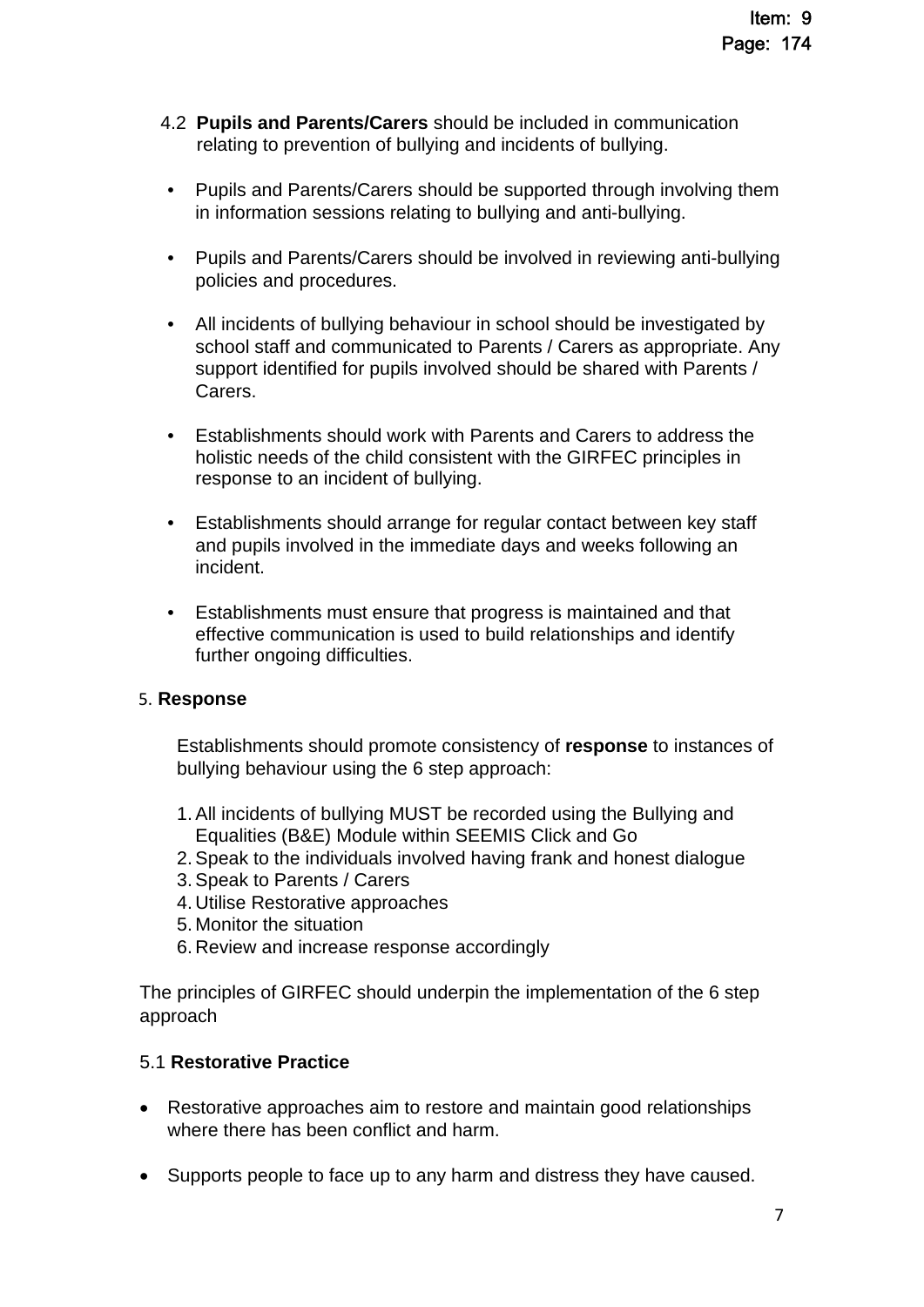- Helps individuals think about how they can repair that harm.
- Gives people who have been harmed the chance to share their experience, which is sometimes what we need to emotionally move on from a situation where we've felt wronged.
- Staff member trained in Restorative Practice in each cluster. For further information or support contact Aberdeenshire Inclusion, Equity and Wellbeing Team.
- Universal Nurture and Solution Oriented approaches complement and strengthen Restorative approaches. Further information or support can be sought from the Educational Psychology Service.

### 5.2 **Taking Action**

- In accordance with GIRFEC principles the shared responsibility of supporting children and young people should be clearly understood.
- The language 'victim' and 'bully' should be avoided as this labels those involved in bullying incidents and this can be unhelpful. Labelling an action as bullying is a more effective way of motivating a child to change their bullying behaviour.
- Taking action to resolve a bullying situation must be given **high priority**. In some circumstances, immediate action may be required.
- Pupils and Parents/Carers should be aware of and included in communication strategies used by establishments.
- A visual 'step by step' guide could be used to highlight the process of addressing and resolving a bullying incident to Parents/Carers, pupils and teachers.
- Each situation may require a different response. A risk assessment can be done through speaking to pupils involved, and their Parents/Carers as is appropriate.
- Consideration should be given to whether a school devised plan of support is required for any individual involved in the incident.
- Communication with the person who has displayed the bullying behaviour should be frank and honest and be in accordance with the guidance on: Nurture, Restorative Approaches and Solution- Oriented Practice.
- Ongoing support to Parents/Carers and pupils involved in bullying behaviour will come from effective, honest and regular communication,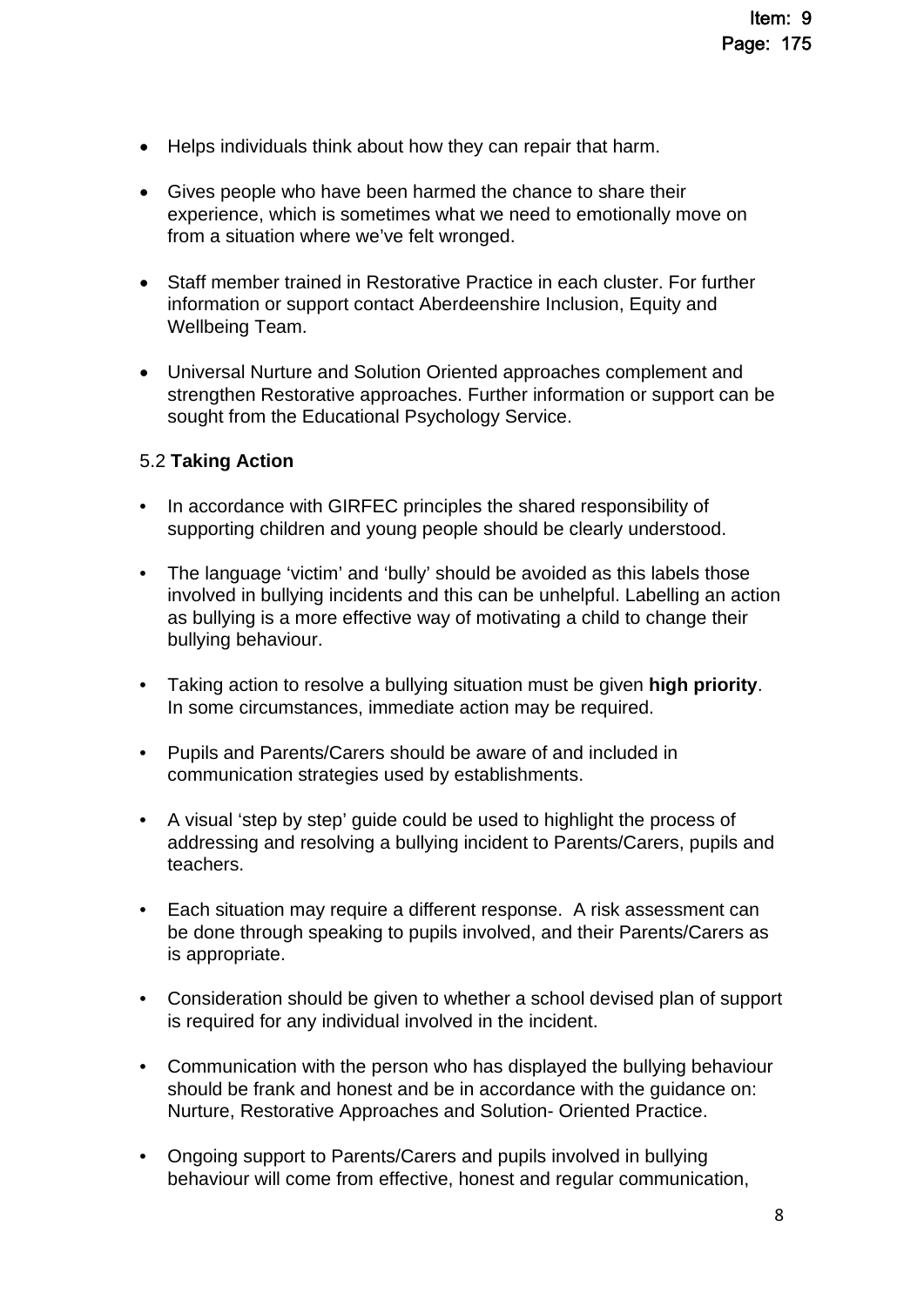and a shared understanding of the steps that are being and have been taken to address identified issues in line with this policy.

- Staff adhere to the Seemis Guidance: Bullying and Equalities: Recording and Monitoring Bullying Incidents in Schools (RAMBIS) (internal document) in order to record the details of all incidents of bullying.
- Education staff in partnership with Parents / Carers must monitor how relationships develop over the weeks and months that follow an incident of bullying behaviour.
- Repeat displays of bullying behaviour must be followed up with an immediate response building on what has already been done (which will be recorded in the Bullying and Equalities (B&E) Module within SEEMIS Click and Go). Appropriate responses will be decided on a case by case basis, taking account of factors relevant to each person involved, and the mental/emotional and physical wellbeing of pupils involved.

### **6 Reporting and Monitoring**

#### 6.1 **Roles and responsibilities**

- All staff must be aware of their role in implementing 'Aberdeenshire's Anti-Bullying Policy: Bullying Prevention and Management for Educational Establishments 2022' to ensure effective implementation.
- Anti-bullying should be incorporated within the strategic remit of one member of each establishment's leadership team. However in accordance with GIRFEC the wellbeing of pupils is the responsibility of all.
- Staff holding any strategic responsibility for anti-bullying must have a professional knowledge in this area.
- Pupils need to report any instances of bullying they are aware of. Options for sharing this information will be identified by schools.
- Establishments will be asked to record the number of bullying incidents centrally using The Bullying and Equalities (B&E) Module within SEEMIS Click and Go. Any recording of incidents must include specific detail e.g., in the instance of transphobic bullying, specifically detail the transphobic elements.
- Pupils, Parents/Carers and all Education staff to be aware of the mobile phone/device policy of the school and adhere the Aberdeenshire ICT Responsible User Agreement that all pupils and staff are required to complete.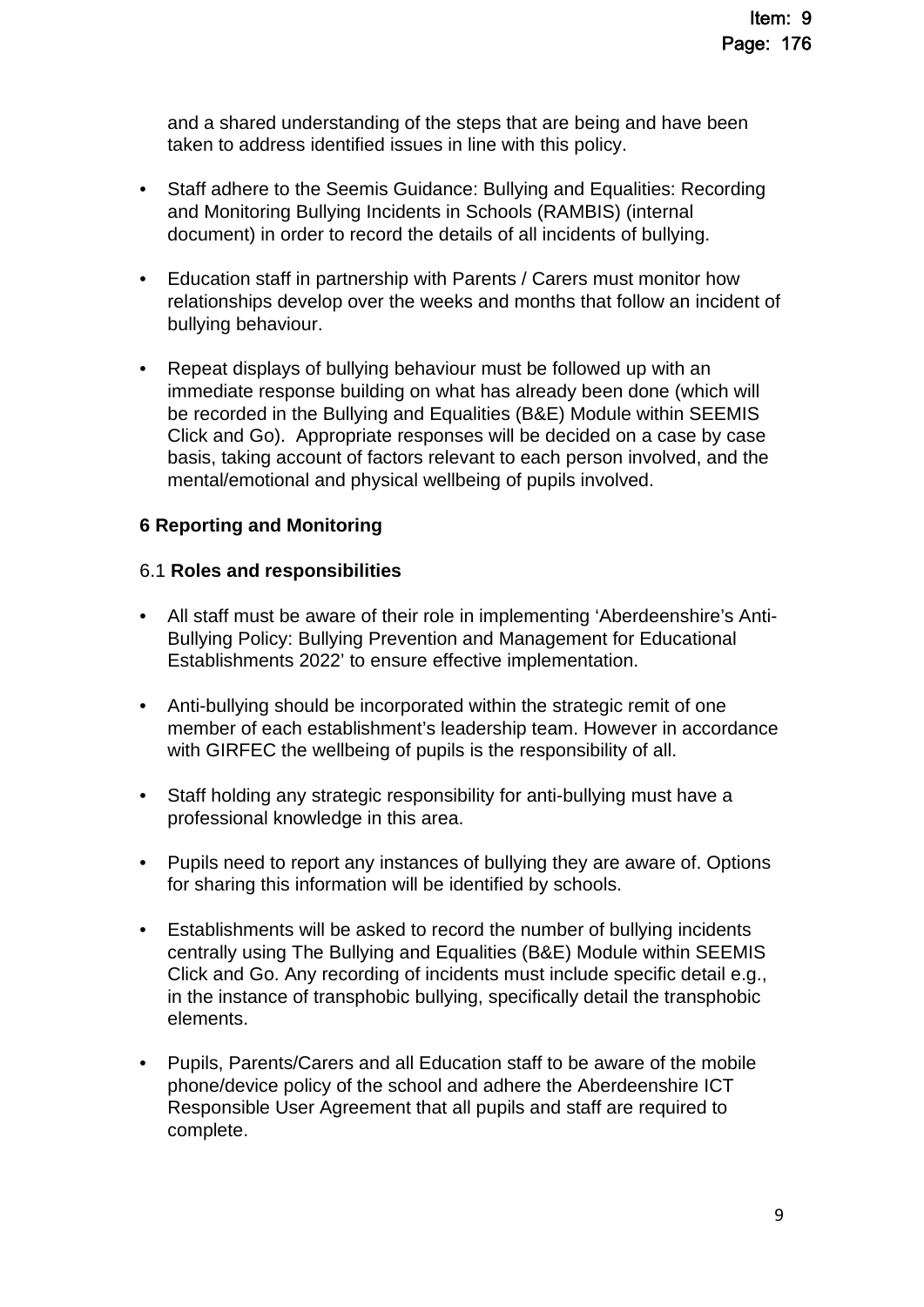## **Appendix 1 - Template for Writing an Anti-Bullying Policy:**

| <b>Header</b>     | Name of school<br>$\bullet$                                                                                                                                                                                                                                                                                                                                                                                                                                                                                                                                                                                                                                                                                                                                                                                                                                                                                                                                                                                                                                                                                                                       |
|-------------------|---------------------------------------------------------------------------------------------------------------------------------------------------------------------------------------------------------------------------------------------------------------------------------------------------------------------------------------------------------------------------------------------------------------------------------------------------------------------------------------------------------------------------------------------------------------------------------------------------------------------------------------------------------------------------------------------------------------------------------------------------------------------------------------------------------------------------------------------------------------------------------------------------------------------------------------------------------------------------------------------------------------------------------------------------------------------------------------------------------------------------------------------------|
|                   | Name of Authority<br>$\bullet$                                                                                                                                                                                                                                                                                                                                                                                                                                                                                                                                                                                                                                                                                                                                                                                                                                                                                                                                                                                                                                                                                                                    |
|                   |                                                                                                                                                                                                                                                                                                                                                                                                                                                                                                                                                                                                                                                                                                                                                                                                                                                                                                                                                                                                                                                                                                                                                   |
| <b>Dates</b>      | Date Policy to be initiated and reviewed<br>$\bullet$                                                                                                                                                                                                                                                                                                                                                                                                                                                                                                                                                                                                                                                                                                                                                                                                                                                                                                                                                                                                                                                                                             |
| <b>Title</b>      | Anti-Bullying Policy: Bullying Prevention and<br>٠<br>Management for (name of school)                                                                                                                                                                                                                                                                                                                                                                                                                                                                                                                                                                                                                                                                                                                                                                                                                                                                                                                                                                                                                                                             |
| <b>Stance</b>     | Establishments must adopt the following stance in<br>٠<br>their anti-bullying policy:<br>'Bullying of any kind is unacceptable and must be<br>addressed quickly. Bullying should never be seen as<br>a typical part of growing up.'<br><b>Respect for All: The National Approach to Anti-</b><br><b>Bullying for Scotland's Children and Young People</b><br>2017<br>In order to prevent and / or deal with instances of<br>bullying all Aberdeenshire schools adhere to the<br>principles of GIRFEC                                                                                                                                                                                                                                                                                                                                                                                                                                                                                                                                                                                                                                              |
| <b>Definition</b> | All establishments must include the following<br>٠<br>definition of bullying in their antibullying policy which<br>is endorsed by Aberdeenshire Council:<br>'Bullying is both behaviour and impact; the impact is<br>on a person's capacity to feel in control of<br>themselves. This is what we term as their sense of<br>'agency'. Bullying takes place in the context of<br>relationships; it is behaviour that can make people<br>feel hurt, threatened, frightened and left out. This<br>behaviour happens face to face and online.'<br><b>Respect for All: The National Approach to Anti-Bullying</b><br>for Scotland's Children and Young People 2017<br>A further exemplification of bullying from the same<br>document states that bullying behaviour:<br>'can harm people physically or emotionally and,<br>although the actual behaviour may not be repeated,<br>the threat may be sustained over time, typically by<br>actions, looks, messages, confrontations, physical<br>interventions, or the fear of these.'<br><b>Respect for All: The National Approach to Anti-Bullying</b><br>for Scotland's Children and Young People 2017 |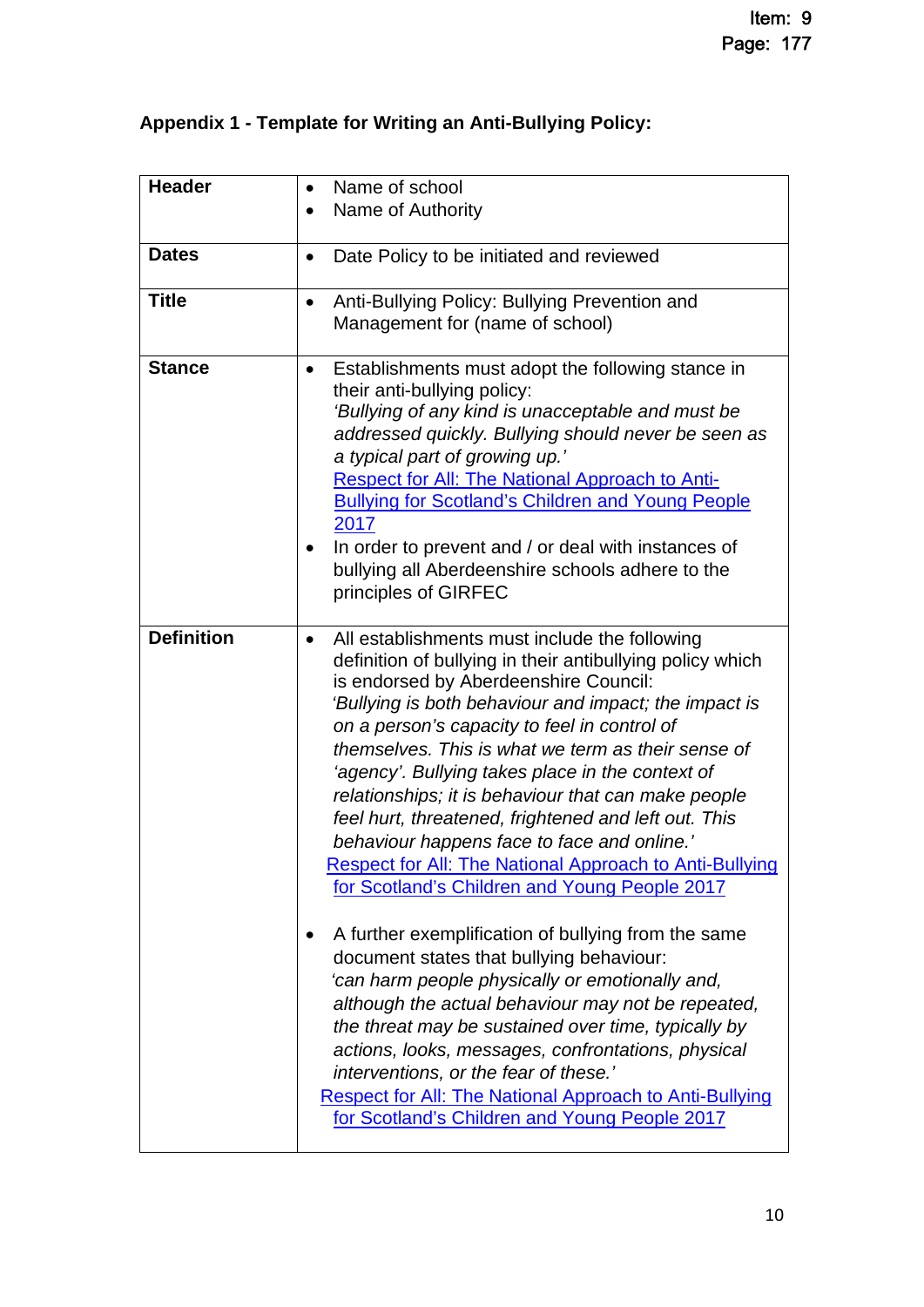| <b>Prevention</b>                         | <b>GIRFEC</b><br>$\bullet$<br>Curriculum<br>$\bullet$<br>Training<br>$\bullet$<br>Sharing of information to Parents / Carers e.g. online,<br>$\bullet$<br>mobile technology                                                                                                                                                                                                                                         |
|-------------------------------------------|---------------------------------------------------------------------------------------------------------------------------------------------------------------------------------------------------------------------------------------------------------------------------------------------------------------------------------------------------------------------------------------------------------------------|
| <b>Communication</b>                      | <b>GIRFEC</b><br>$\bullet$<br>Raising awareness of bullying through the curriculum<br>$\bullet$<br>and sharing the policy<br>Consultation process involving stakeholders to<br>$\bullet$<br>ensure the policy meets the needs                                                                                                                                                                                       |
| <b>Response</b>                           | <b>GIRFEC</b><br>$\bullet$<br>Taking action<br>$\bullet$<br>Restorative Practice, Nurture, Solution Oriented<br>$\bullet$<br>Practice<br><b>Communication with Parents / Carers</b><br>$\bullet$<br>Monitoring pupils involved following bullying incident<br>$\bullet$<br>Signposting school mobile phone policy                                                                                                   |
| <b>Reporting and</b><br><b>Monitoring</b> | Refer to use of the Aberdeenshire Bullying and<br>$\bullet$<br><b>Equalities Recording and Monitoring Bullying</b><br>Incidents in Schools (RAMBIS) (internal document)<br>Methods for pupils to report instances of bullying<br>$\bullet$<br>Review policy every three years<br>$\bullet$<br>Highlighting Aberdeenshire ICT Responsible User<br>$\bullet$<br>Agreement<br><b>Pupil Council to discuss Bullying</b> |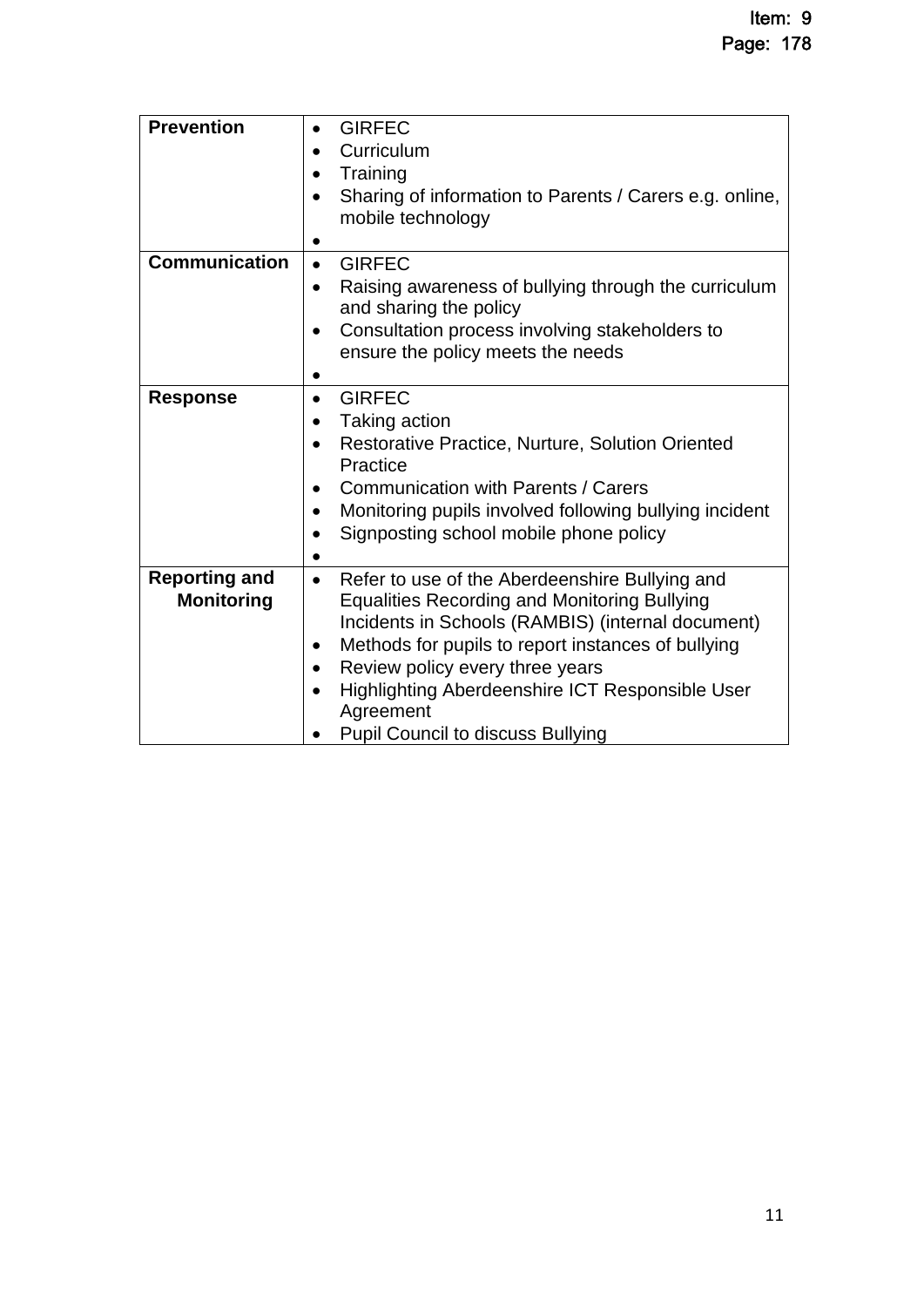# Aberdeenshire Council .

## Integrated Impact Assessment.

## Anti-Bullying Policy and Guidance: Bullying Prevention and Management for Educational **Establishments**

| Assessment ID                 | IIA-000302                         |
|-------------------------------|------------------------------------|
| <b>Lead Author</b>            | <b>Katie Timney</b>                |
| <b>Additional Authors</b>     | Marian Youngson                    |
| <b>Service Reviewers</b>      | <b>Carron Douglas</b>              |
| <b>Subject Matter Experts</b> | Lynne Gravener, Christine McLennan |
| Approved By                   | <b>Vincent Docherty</b>            |
| Approved On                   | Thursday February 10, 2022         |
| <b>Publication Date</b>       | Thursday February 10, 2022         |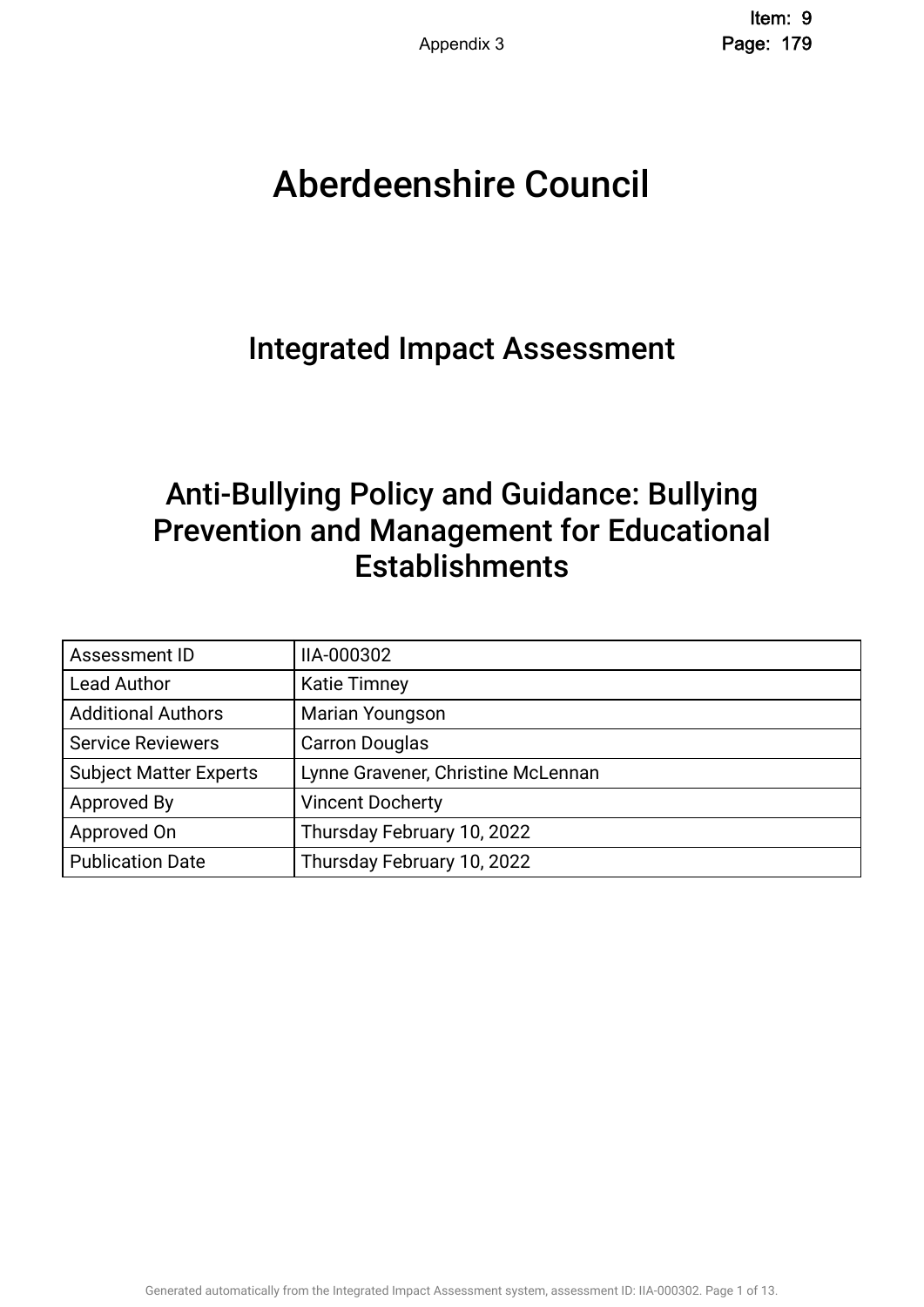## 1. Overview.

This document has been generated from information entered into the Integrated Impact Assessment system.

I have undertaken a review of the Anti-Bullying Policy and Guidance for Aberdeenshire. This has involved a review of the 2018 Anti-Bullying Policy and research into National guidance including: Respect for All: The National Approach to Anti-Bullying for Scotland's Children and Young People 2017. The updated Anti-Bullying Policy and Guidance include the defnition of Bullying being amended inline with National Guidance, the Aberdeenshire Reporting and

Monitoring Procedure was added and reference was made to Transgender related bullying; in accordance with National Guidance on Supporting Transgender Young People in Scottish schools 2021.

Consultation with stakeholders took place that was positive and constructive. This consultation informed the Anti-Bullying Policy and Guidance: Bullying Prevention and Management for Educational Establishments 2022.

In accordance with Children and young people's rights as set out in the The United Nations Convention on the Rights of the Child (UNCRC) must also be understood and taken account of in all decisions affecting them; this is refected in the updated policy and guidance.

The aim of the Policy and Guidance is to provide Aberdeenshire Educational Establishments a clear and consistent procedure to follow to prevent and manage instances of bullying behaviour.

During screening 5 of 10 questions indicated that detailed assessments were required, the screening questions and their answers are listed in the next section. This led to 2 out of 5 detailed impact assessments being completed. The assessments required are:

- Childrens' Rights and Wellbeing
- Equalities and Fairer Scotland Duty

In total there are 20 positive impacts as part of this activity. There are 0 negative impacts, all impacts have been mitigated.

A detailed action plan with 3 points has been provided.

This assessment has been approved by vincent.docherty@aberdeenshire.gov.uk.

The remainder of this document sets out the details of all completed impact assessments.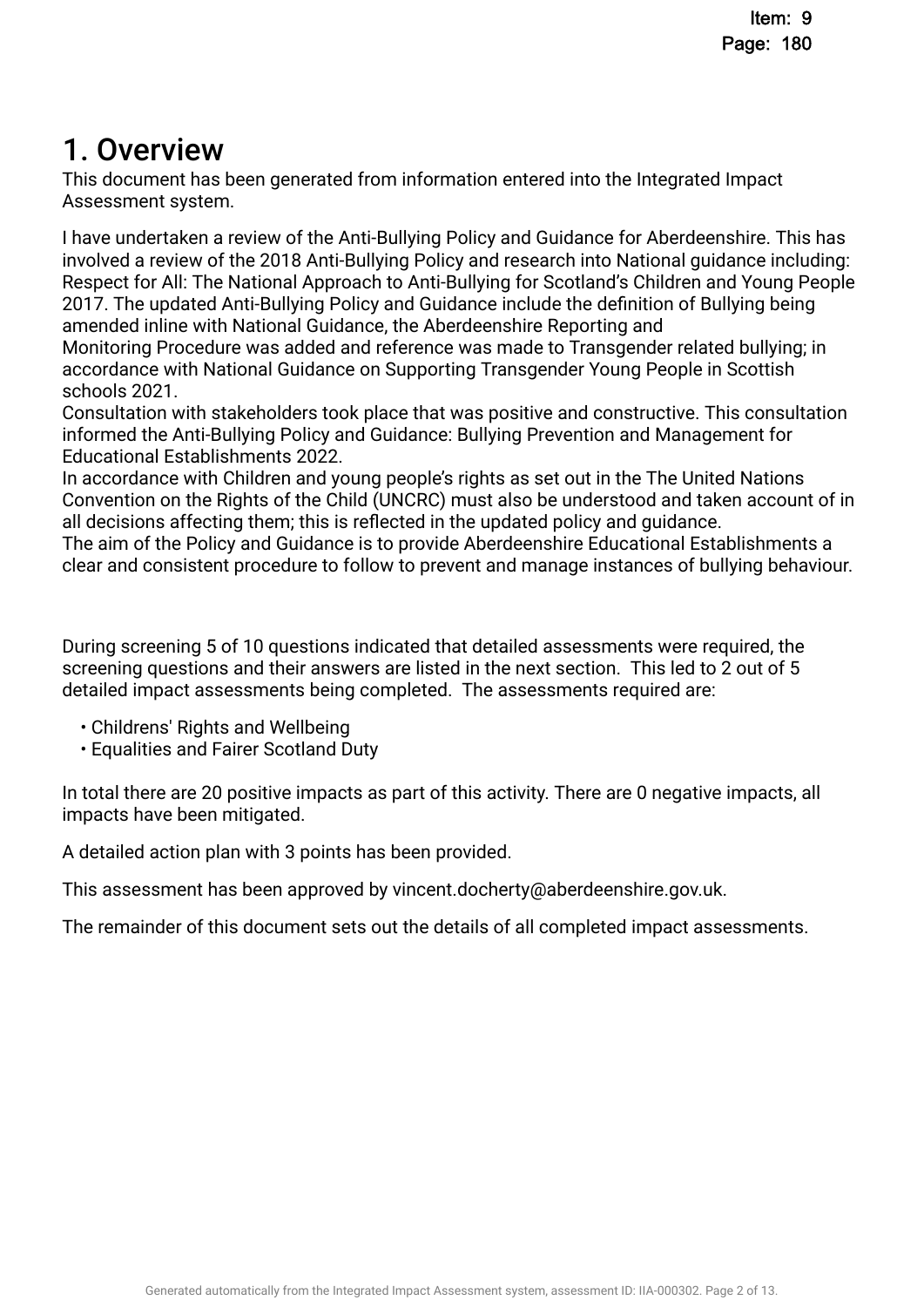## 2. Screening

| Could your activity / proposal / policy cause an impact in one (or more) of the<br>identified town centres?                                                                                           | No  |
|-------------------------------------------------------------------------------------------------------------------------------------------------------------------------------------------------------|-----|
| Would this activity / proposal / policy have consequences for the health and<br>wellbeing of the population in the affected communities?                                                              | No  |
| Does the activity / proposal / policy have the potential to affect greenhouse gas<br>emissions (CO2e) in the Council or community and / or the procurement, use or<br>disposal of physical resources? | No  |
| Does the activity / proposal / policy have the potential to affect the resilience to<br>extreme weather events and/or a changing climate of Aberdeenshire Council or<br>community?                    | No. |
| Does the activity / proposal / policy have the potential to affect the<br>environment, wildlife or biodiversity?                                                                                      | No  |
| Does the activity / proposal / policy have an impact on people and / or groups<br>with protected characteristics?                                                                                     | Yes |
| Is this activity / proposal / policy of strategic importance for the council?                                                                                                                         | Yes |
| Does this activity / proposal / policy reduce inequality of outcome?                                                                                                                                  | Yes |
| Does this activity / proposal / policy have an impact on children / young<br>people's rights?                                                                                                         | Yes |
| Does this activity / proposal / policy have an impact on children / young<br>people's wellbeing?                                                                                                      | Yes |

## 3. Impact Assessments

| Children's Rights and Wellbeing            | No Negative Impacts Identified |
|--------------------------------------------|--------------------------------|
| <b>Climate Change and Sustainability</b>   | Not Required                   |
| <b>Equalities and Fairer Scotland Duty</b> | No Negative Impacts Identified |
| <b>Health Inequalities</b>                 | Not Required                   |
| <b>Town Centre's First</b>                 | Not Required                   |
|                                            |                                |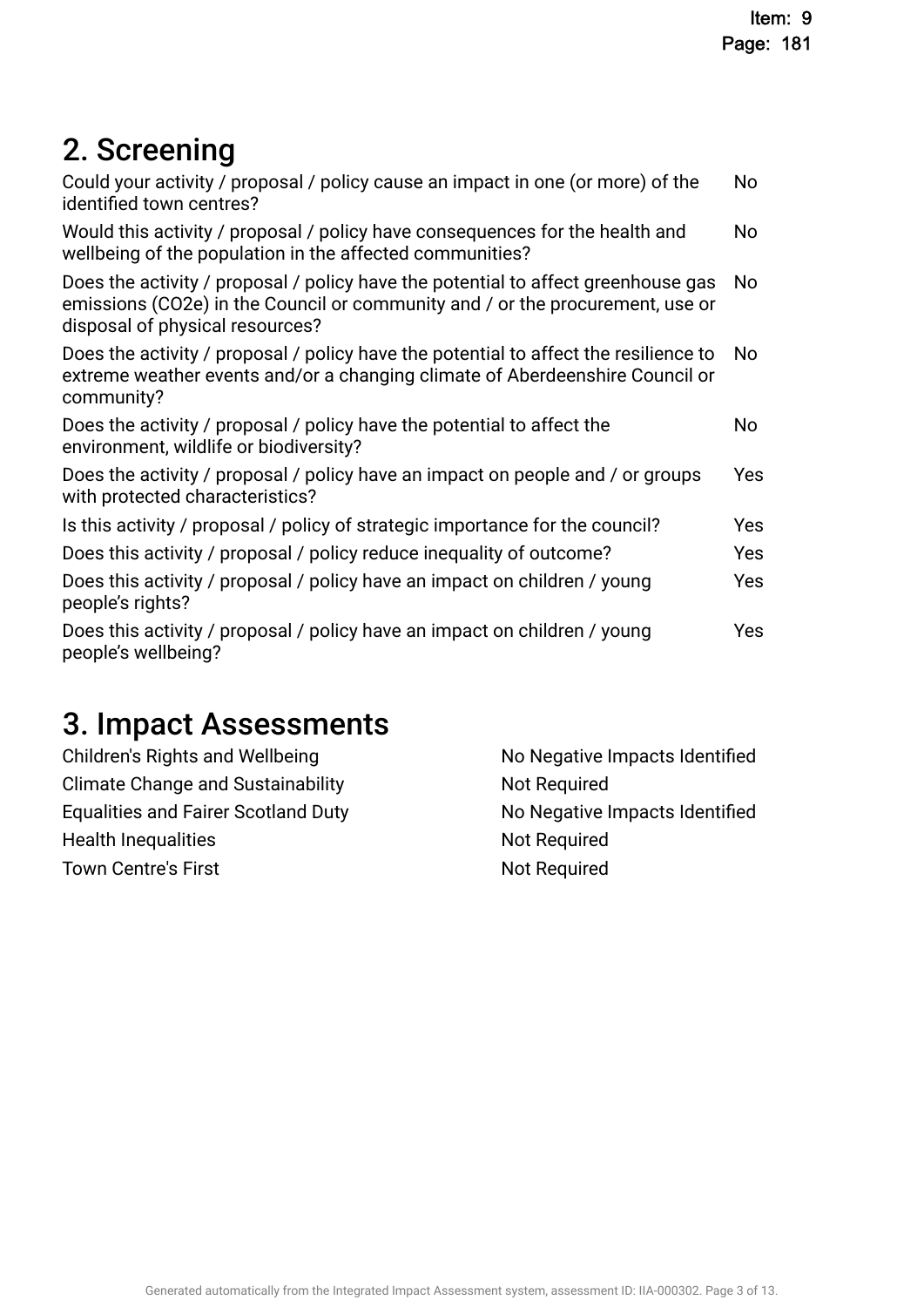## 4. Childrens' Rights and Wellbeing Impact Assessment

## 4.1. Wellbeing Indicators

| Indicator       | <b>Positive</b> | <b>Neutral</b> | <b>Negative</b> | <b>Unknown</b> |
|-----------------|-----------------|----------------|-----------------|----------------|
| <b>Safe</b>     | Yes             |                |                 |                |
| <b>Healthy</b>  |                 | Yes            |                 |                |
| Achieving       |                 | Yes            |                 |                |
| <b>Nurtured</b> | Yes             |                |                 |                |
| <b>Active</b>   |                 | Yes            |                 |                |
| Respected       | Yes             |                |                 |                |
| Responsible     | Yes             |                |                 |                |
| Included        | Yes             |                |                 |                |

## 4.2. Rights Indicators

| UNCRC Indicators  | Article 2 - Non-discrimination                                      |
|-------------------|---------------------------------------------------------------------|
|                   | upheld by this activity /   Article 3 - Best interests of the child |
| proposal / policy | Article 4 - Protection of rights                                    |
|                   | Article 6 - Life, survival and development                          |
|                   | Article 8 - Protection and preservation of identity                 |
|                   | Article 12 - Respect for the views of the child                     |
|                   | Article 14 - Freedom of thought, conscience and religion            |
|                   | Article 23 - Children with disabilities                             |
|                   | Article 30 - Children of minorities / indigenous groups             |
|                   | Article 37 - Inhumane treatment and detention                       |

### 4.3. Positive Impacts

| <b>Impact Area</b> | Impact                                                                                                                                                                                                                                                                                                                                                                                                                                                                                             |
|--------------------|----------------------------------------------------------------------------------------------------------------------------------------------------------------------------------------------------------------------------------------------------------------------------------------------------------------------------------------------------------------------------------------------------------------------------------------------------------------------------------------------------|
| <b>Included</b>    | The Aberdeenshire Anti-Bullying Policy and Guidance: Bullying<br>Prevention and Management for Educational Establishments<br>outlines procedures for staff to follow prevent instances of<br>bullying; as well as ensuring a consistent approach to bullying<br>where pupils are supported and the process is clear. Education<br>on diversity and inclusion is advised to prevent instances of<br>bullying and help inform pupils of the unique qualities and<br>characteristics of other people. |
| <b>Nurtured</b>    | The Aberdeenshire Anti-Bullying Policy and Guidance: Bullying<br>Prevention and Management for Educational Establishments<br>outlines procedures for staff to follow prevent instances of<br>bullying; as well as ensuring a consistent approach to bullying<br>where pupils are supported and the process is clear. In the event<br>of managing a bullying situation all pupils are supported in the<br>process.                                                                                  |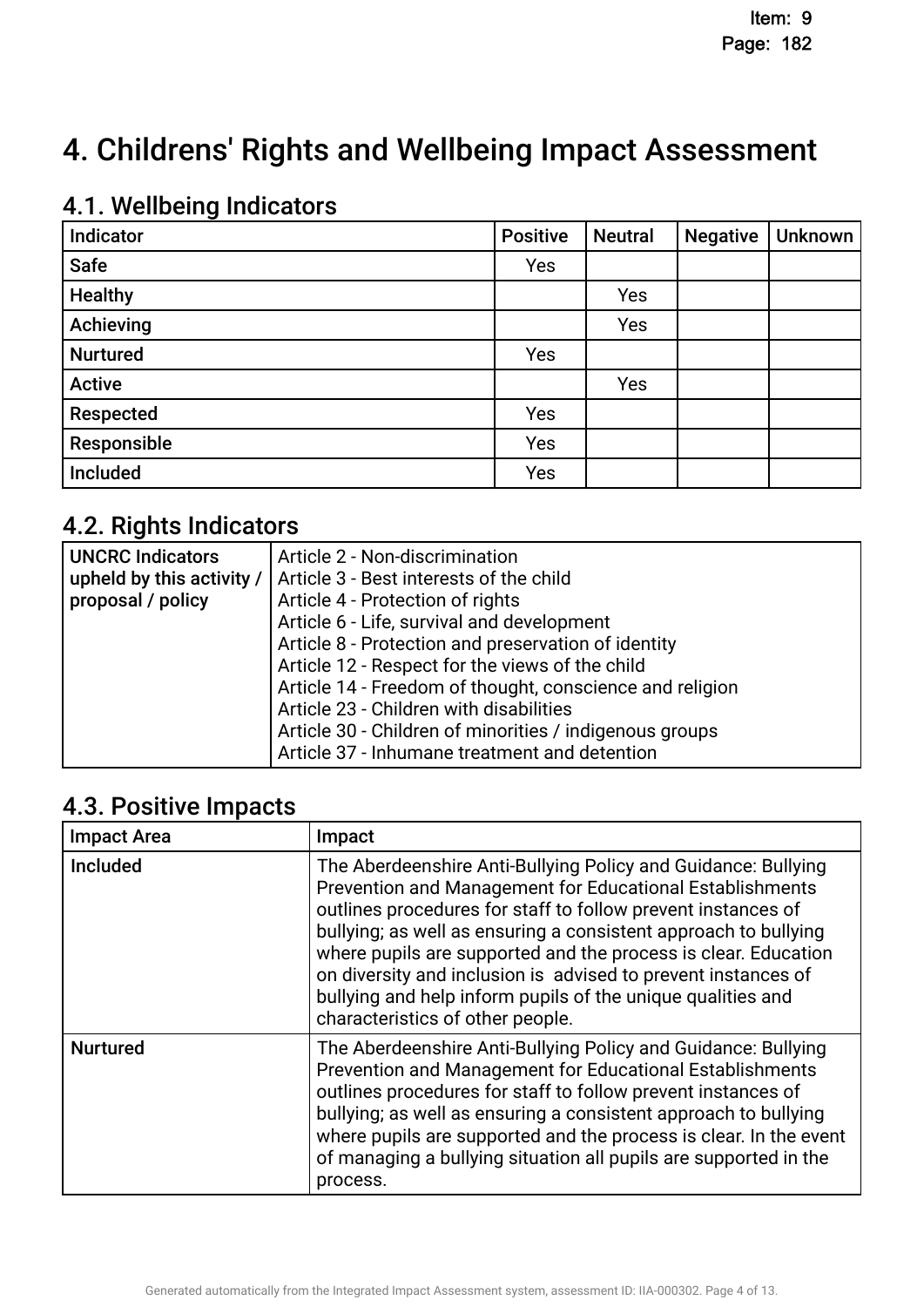| <b>Impact Area</b> | Impact                                                                                                                                                                                                                                                                                                                                                                                                                                                                                              |
|--------------------|-----------------------------------------------------------------------------------------------------------------------------------------------------------------------------------------------------------------------------------------------------------------------------------------------------------------------------------------------------------------------------------------------------------------------------------------------------------------------------------------------------|
| Responsible        | The Aberdeenshire Anti-Bullying Policy and Guidance: Bullying<br>Prevention and Management for Educational Establishments<br>outlines procedures for staff to follow prevent instances of<br>bullying; as well as ensuring a consistent approach to bullying<br>where pupils are supported, the process is clear and the<br>responsibility of all is highlighted.                                                                                                                                   |
| Respected          | The Aberdeenshire Anti-Bullying Policy and Guidance: Bullying<br>Prevention and Management for Educational Establishments<br>outlines procedures for staff to follow prevent instances of<br>bullying; as well as ensuring a consistent approach to bullying<br>where pupils are supported and the process is clear. The<br>emphasis to prevent bullying behaviour by educating pupils on<br>diversity and inclusion as well as kindness and compassion are<br>included in the policy and guidance. |
| <b>Safe</b>        | The Aberdeenshire Anti-Bullying Policy and Guidance: Bullying<br>Prevention and Management for Educational Establishments<br>outlines procedures for staff to follow prevent instances of<br>bullying; as well as ensuring a consistent approach to bullying<br>where pupils are supported and the process is clear.                                                                                                                                                                                |

## 4.4. Evidence

| <b>Type</b>              | <b>Source</b>                                                                                                                                    | It says?                                                                           | It Means?                                                                                         |
|--------------------------|--------------------------------------------------------------------------------------------------------------------------------------------------|------------------------------------------------------------------------------------|---------------------------------------------------------------------------------------------------|
| Internal Data            | Aberdeenshire<br>Anti-Bullying<br>Policy and<br>Guidance 2018                                                                                    | Outlines previous procedures<br>to follow                                          | Requires update every three<br>years                                                              |
| Internal Data            | Aberdeenshire<br><b>Bullying and</b><br><b>Equalities</b><br>Reporting<br>Guidance                                                               | Outlines the procedure for<br>recording instances of<br>bullying                   | Consistency of approach<br>across Aberdeenshire<br>schools for recording<br>instances of bullying |
| External<br>Data         | Respect for All:<br><b>The National</b><br>Approach to Anti-<br><b>Bullying for</b><br>Scotland's<br>Children and<br><b>Young People</b><br>2017 | The National Perspective<br>and expectations for Local<br>Authorities to implement | Consistency of approach<br>adhering to National<br>Guidance                                       |
| Internal<br>Consultation | <b>Primary Head</b><br><b>Teacher</b><br>Committee                                                                                               | Commented on the updated<br>definition and the reporting<br>of bullying instances  | <b>Ensure Policy and Guidance</b><br>are responsive to the needs<br>of a school community         |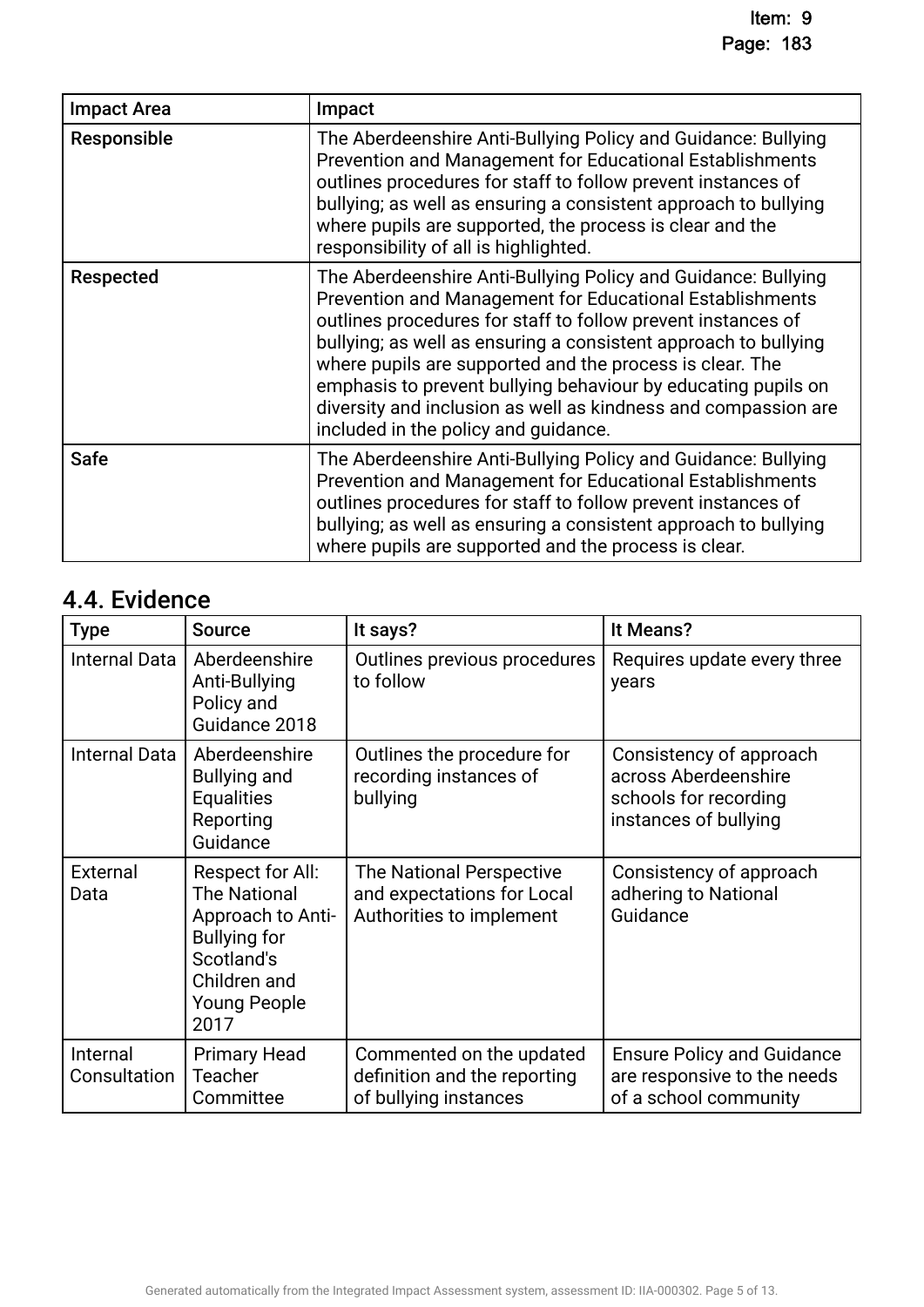| <b>Type</b>              | <b>Source</b>                                                                                                               | It says?                                                                                                                                                                                                                                                                                                                                                                                                                                                                                                                                                                                                                                                       | It Means?                                                                                                                          |
|--------------------------|-----------------------------------------------------------------------------------------------------------------------------|----------------------------------------------------------------------------------------------------------------------------------------------------------------------------------------------------------------------------------------------------------------------------------------------------------------------------------------------------------------------------------------------------------------------------------------------------------------------------------------------------------------------------------------------------------------------------------------------------------------------------------------------------------------|------------------------------------------------------------------------------------------------------------------------------------|
| Internal<br>Consultation | <b>Secondary DHT</b><br>(Pupils Support)<br>Group                                                                           | Emphasised the importance<br>of working with Parents /<br>Carers. Identified the shared<br>responsibility with Parents /<br>Carers to promote online and<br>mobile technology safety.<br>There was a question why<br>there was two documents-<br>policy and guidance.                                                                                                                                                                                                                                                                                                                                                                                          | Ensures policy and guidance<br>are responsive to the needs<br>of a school community                                                |
| External<br>Consultation | <b>Consultation with</b><br>Parents and<br>Carers 22.09.21                                                                  | Suggested some additions<br>and amendments including<br>the importance of the<br>partnership working between<br>school staff and Parents /<br>Carers. Suggested an<br>amendment to the title of the<br>policy to include: Bullying<br><b>Prevention and Management</b><br>for Educational<br>Establishments. Requested<br>more detail on GIRFEC.<br>Suggested a means of<br>communication for pupils to<br>report bullying without any<br>adverse reaction on them.<br>They highlighted the<br>importance of training for<br>staff on bullying and the<br>benefit of training to support<br>pupils safety when accessing<br>online or using mobile<br>devices. | To provide an opportunity for<br>Parents and Carers to shape<br>procedures for preventing<br>and managing instances of<br>bullying |
| External<br>Data         | Supporting<br>Transgender<br>Young People in<br><b>Scottish Schools:</b><br>Guidance for<br><b>Scottish Schools</b><br>2021 | Certain points had to be<br>included in the Anti-Bullying<br>policy and Guidance<br>regarding the recording of<br>specific detail related to<br>transphobic instances of<br>bullying                                                                                                                                                                                                                                                                                                                                                                                                                                                                           | <b>Adhering to National</b><br>Guidance                                                                                            |
| Internal<br>Consultation | <b>Local Negotiating</b><br>Committee for<br><b>Teachers</b>                                                                | They advised the policy and<br>guidance was well written<br>and would support schools.<br>They commented on the<br>benefit of consistency across<br>educational establishments.<br>The recommended a<br>template be created to<br>support schools in writing<br>their own guidance on Anti-<br><b>Bullying</b>                                                                                                                                                                                                                                                                                                                                                 | I will work on a template and<br>include it                                                                                        |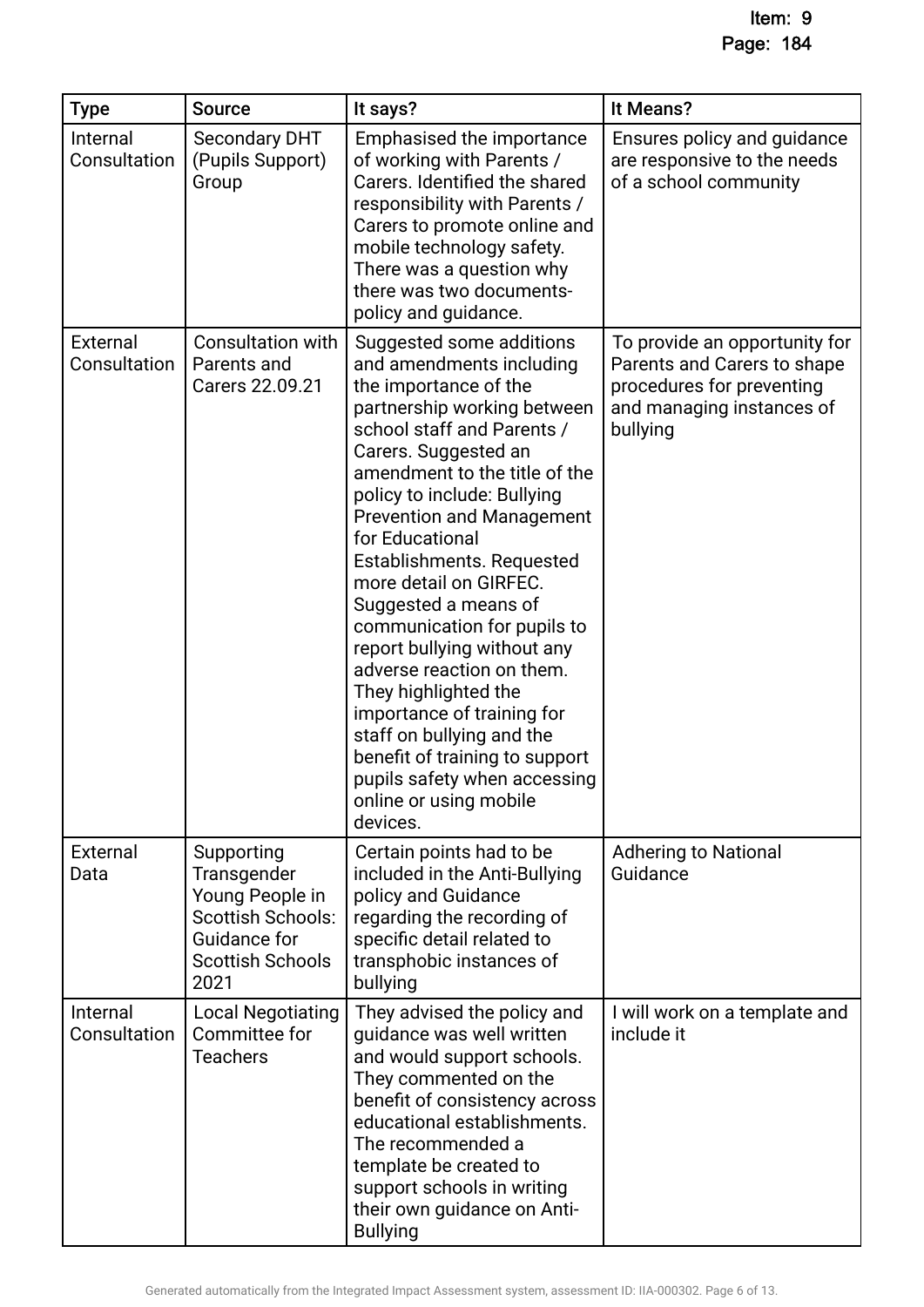## **4.5. Information Gaps.**

Consultation with Education and Children's Services Leadership Team is still to occur

## 4.6. Measures to fill Information Gaps.

| <b>Measure</b>                                              | Timescale                                  |
|-------------------------------------------------------------|--------------------------------------------|
| Any points raised will inform the draft Policy and Guidance | This is taking place<br>17th February 2022 |

## 4.7. Accounting for the Views of Children and Young People.

A consultation meeting was held 22.09.21 for pupils to discuss the draft Policy and Guidance including any points to add to the policy and guidance. Suggestions made informed the draft Anti- Bullying Policy and Guidance.

The pupils highlighted the importance of educating on diversity and inclusion and the importance of training for staff to ensure they are informed when teaching diversity and inclusion. The pupils were very supportive of a range of techniques to manage instances of bullying as each instance is specific to the needs of the pupil(s) involved.

## 4.8. Promoting the Wellbeing of Children and Young People.

The Anti-Bullying Policy and Guidance identifes the responsibility of all in preventing and responding to and managing instances of bullying. A clear procedure and a consistency of approach which adhere to the National Guidance is to support and promote the wellbeing of all pupils

## 4.9. Upholding Children and Young People's Rights.

The views of children and young people were sought to ensure they had a role in shaping the Policy and Guidance for Anti-Bullying

## 4.10. Overall Outcome.

No Negative Impacts Identifed.

The policy and guidance is to make Anti-Bullying procedures transparent and consistent across Aberdeenshire whilst adhering to National Guidance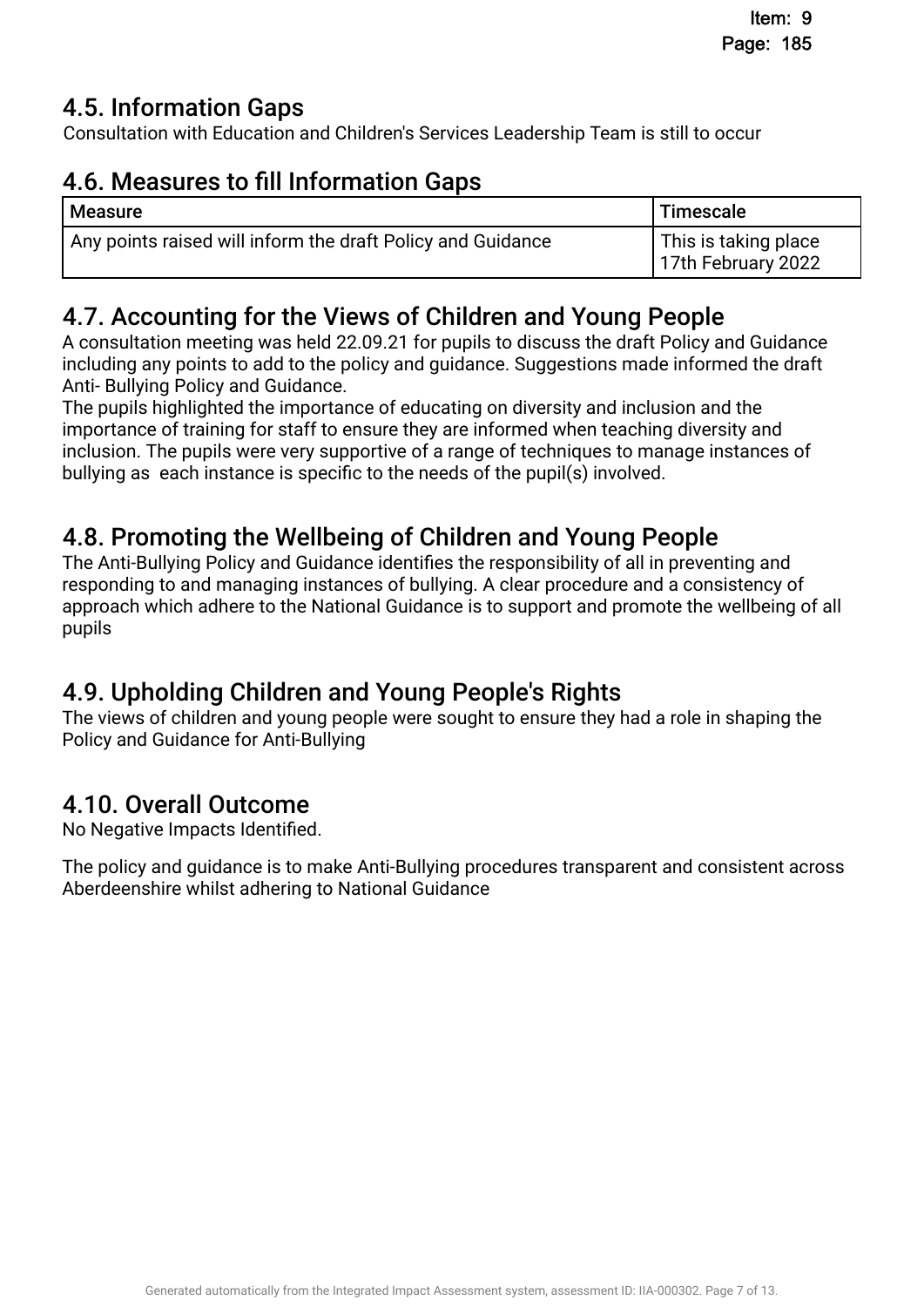## 5. Equalities and Fairer Scotland Duty Impact **Assessment**

### 5.1. Protected Groups

| <b>Indicator</b>                     | <b>Positive</b> | <b>Neutral</b> | <b>Negative</b> | <b>Unknown</b> |
|--------------------------------------|-----------------|----------------|-----------------|----------------|
| Age (Younger)                        | Yes             |                |                 |                |
| Age (Older)                          | Yes             |                |                 |                |
| <b>Disability</b>                    | Yes             |                |                 |                |
| Race                                 | Yes             |                |                 |                |
| <b>Religion or Belief</b>            | Yes             |                |                 |                |
| <b>Sex</b>                           | Yes             |                |                 |                |
| <b>Pregnancy and Maternity</b>       | Yes             |                |                 |                |
| <b>Sexual Orientation</b>            | Yes             |                |                 |                |
| <b>Gender Reassignment</b>           | Yes             |                |                 |                |
| <b>Marriage or Civil Partnership</b> | Yes             |                |                 |                |

### 5.2. Socio-economic Groups

| Indicator                   | <b>Positive</b> | <b>Neutral</b> | <b>Negative</b> | Unknown |
|-----------------------------|-----------------|----------------|-----------------|---------|
| Low income                  | Yes             |                |                 |         |
| Low wealth                  | Yes             |                |                 |         |
| <b>Material deprivation</b> | Yes             |                |                 |         |
| Area deprivation            | Yes             |                |                 |         |
| Socioeconomic background    | Yes             |                |                 |         |

## 5.3. Positive Impacts

| <b>Impact Area</b> | Impact                                                                                                                                                                                                                                                                                                               |
|--------------------|----------------------------------------------------------------------------------------------------------------------------------------------------------------------------------------------------------------------------------------------------------------------------------------------------------------------|
| Age (Older)        | The Aberdeenshire Anti-Bullying Policy and Guidance: Bullying<br>Prevention and Management for Educational Establishments<br>outlines procedures for staff to follow prevent instances of<br>bullying; as well as ensuring a consistent approach to bullying<br>where pupils are supported and the process is clear. |
| Age (Younger)      | The Aberdeenshire Anti-Bullying Policy and Guidance: Bullying<br>Prevention and Management for Educational Establishments<br>outlines procedures for staff to follow prevent instances of<br>bullying; as well as ensuring a consistent approach to bullying<br>where pupils are supported and the process is clear. |
| <b>Disability</b>  | The Aberdeenshire Anti-Bullying Policy and Guidance: Bullying<br>Prevention and Management for Educational Establishments<br>outlines procedures for staff to follow prevent instances of<br>bullying; as well as ensuring a consistent approach to bullying<br>where pupils are supported and the process is clear. |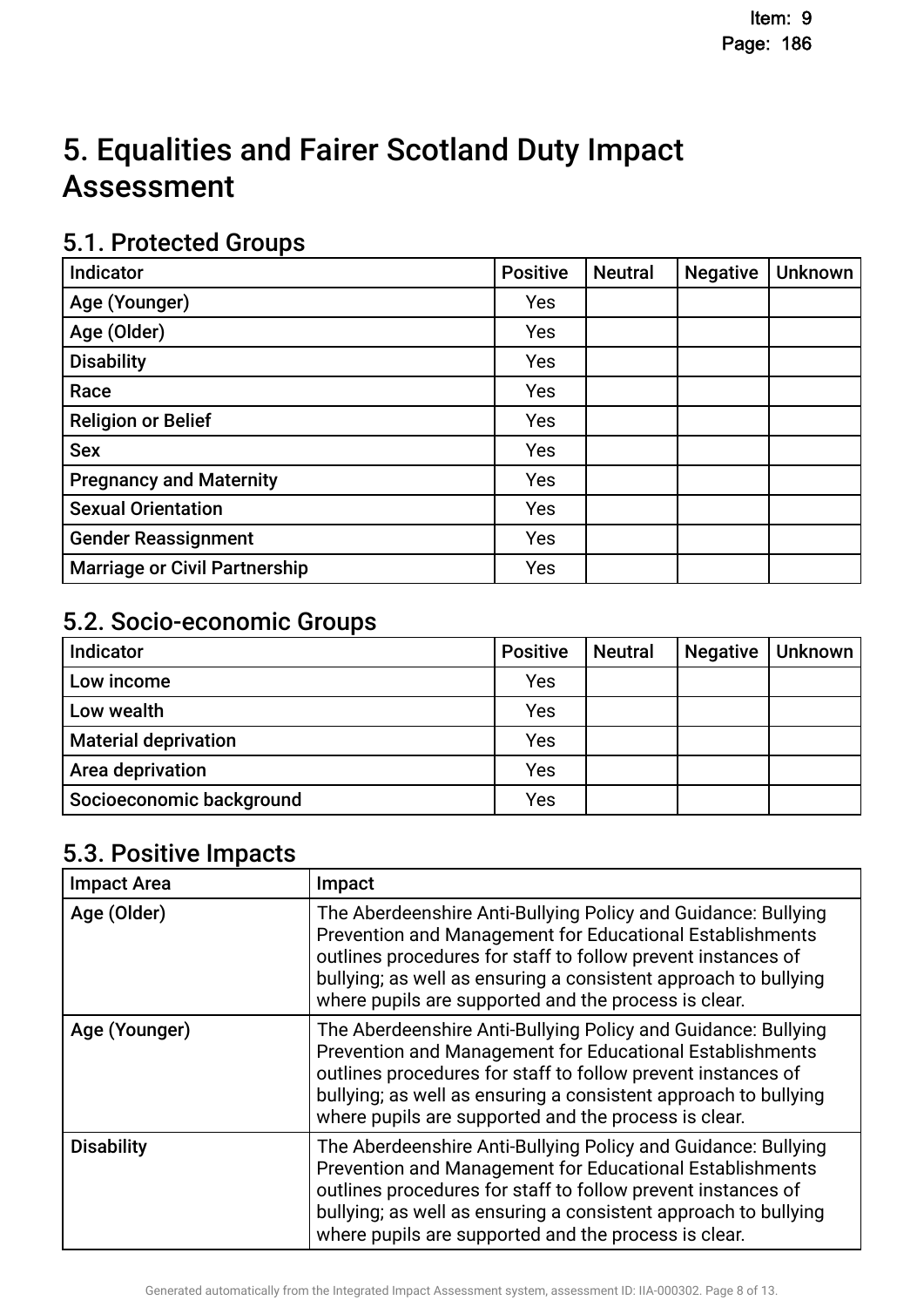| <b>Impact Area</b>                      | Impact                                                                                                                                                                                                                                                                                                               |
|-----------------------------------------|----------------------------------------------------------------------------------------------------------------------------------------------------------------------------------------------------------------------------------------------------------------------------------------------------------------------|
| <b>Gender Reassignment</b>              | The Aberdeenshire Anti-Bullying Policy and Guidance: Bullying<br>Prevention and Management for Educational Establishments<br>outlines procedures for staff to follow prevent instances of<br>bullying; as well as ensuring a consistent approach to bullying<br>where pupils are supported and the process is clear. |
| <b>Marriage or Civil</b><br>Partnership | The Aberdeenshire Anti-Bullying Policy and Guidance: Bullying<br>Prevention and Management for Educational Establishments<br>outlines procedures for staff to follow prevent instances of<br>bullying; as well as ensuring a consistent approach to bullying<br>where pupils are supported and the process is clear. |
| <b>Pregnancy and Maternity</b>          | The Aberdeenshire Anti-Bullying Policy and Guidance: Bullying<br>Prevention and Management for Educational Establishments<br>outlines procedures for staff to follow prevent instances of<br>bullying; as well as ensuring a consistent approach to bullying<br>where pupils are supported and the process is clear. |
| Race                                    | The Aberdeenshire Anti-Bullying Policy and Guidance: Bullying<br>Prevention and Management for Educational Establishments<br>outlines procedures for staff to follow prevent instances of<br>bullying; as well as ensuring a consistent approach to bullying<br>where pupils are supported and the process is clear. |
| <b>Religion or Belief</b>               | The Aberdeenshire Anti-Bullying Policy and Guidance: Bullying<br>Prevention and Management for Educational Establishments<br>outlines procedures for staff to follow prevent instances of<br>bullying; as well as ensuring a consistent approach to bullying<br>where pupils are supported and the process is clear. |
| <b>Sexual Orientation</b>               | The Aberdeenshire Anti-Bullying Policy and Guidance: Bullying<br>Prevention and Management for Educational Establishments<br>outlines procedures for staff to follow prevent instances of<br>bullying; as well as ensuring a consistent approach to bullying<br>where pupils are supported and the process is clear. |
| <b>Sex</b>                              | The Aberdeenshire Anti-Bullying Policy and Guidance: Bullying<br>Prevention and Management for Educational Establishments<br>outlines procedures for staff to follow prevent instances of<br>bullying; as well as ensuring a consistent approach to bullying<br>where pupils are supported and the process is clear. |
| Area deprivation                        | The Aberdeenshire Anti-Bullying Policy and Guidance: Bullying<br>Prevention and Management for Educational Establishments<br>outlines procedures for staff to follow prevent instances of<br>bullying; as well as ensuring a consistent approach to bullying<br>where pupils are supported and the process is clear. |
| Low income                              | The Aberdeenshire Anti-Bullying Policy and Guidance: Bullying<br>Prevention and Management for Educational Establishments<br>outlines procedures for staff to follow prevent instances of<br>bullying; as well as ensuring a consistent approach to bullying<br>where pupils are supported and the process is clear. |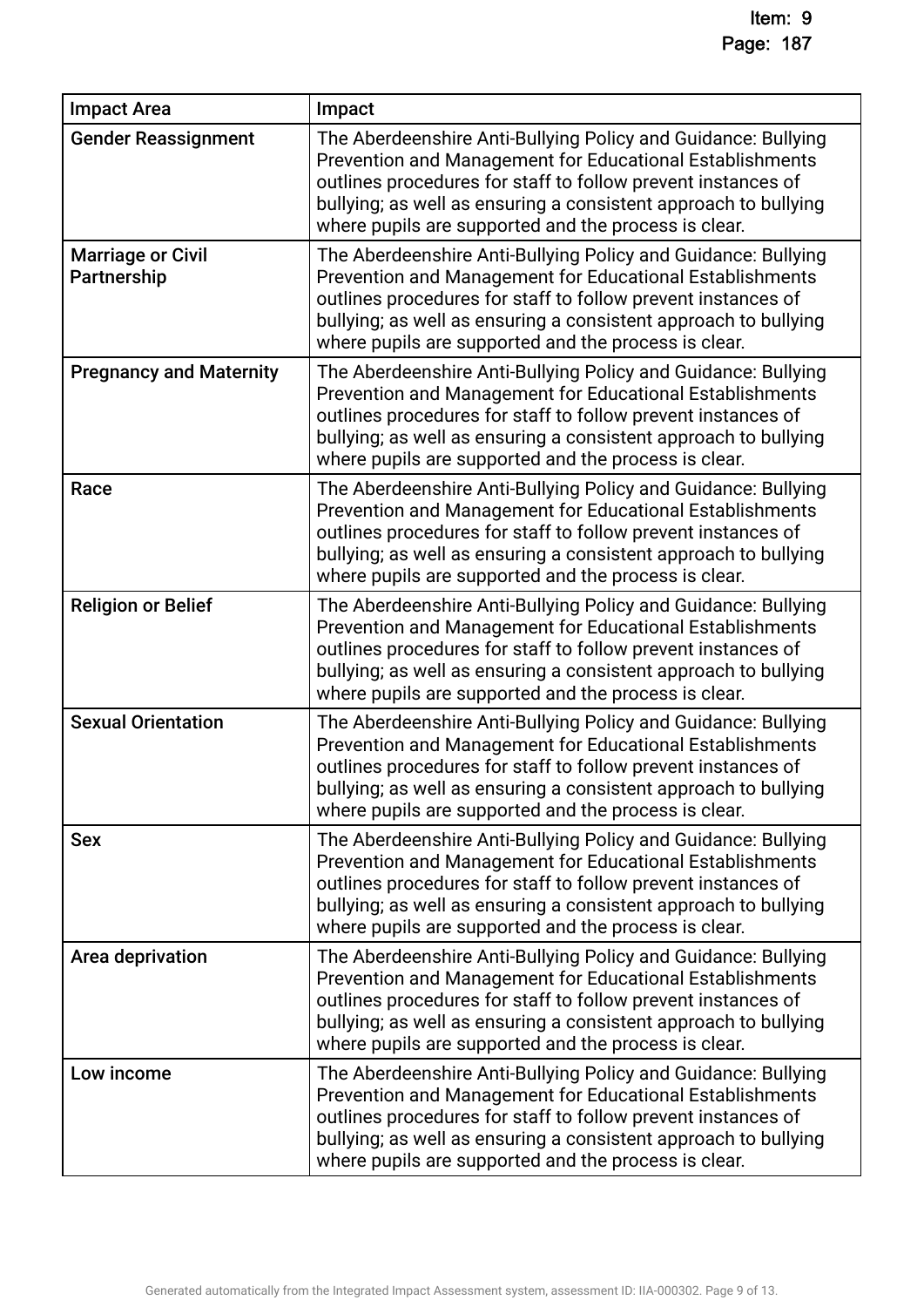| <b>Impact Area</b>          | Impact                                                                                                                                                                                                                                                                                                               |
|-----------------------------|----------------------------------------------------------------------------------------------------------------------------------------------------------------------------------------------------------------------------------------------------------------------------------------------------------------------|
| Low wealth                  | The Aberdeenshire Anti-Bullying Policy and Guidance: Bullying<br>Prevention and Management for Educational Establishments<br>outlines procedures for staff to follow prevent instances of<br>bullying; as well as ensuring a consistent approach to bullying<br>where pupils are supported and the process is clear. |
| <b>Material deprivation</b> | The Aberdeenshire Anti-Bullying Policy and Guidance: Bullying<br>Prevention and Management for Educational Establishments<br>outlines procedures for staff to follow prevent instances of<br>bullying; as well as ensuring a consistent approach to bullying<br>where pupils are supported and the process is clear. |
| Socioeconomic<br>background | The Aberdeenshire Anti-Bullying Policy and Guidance: Bullying<br>Prevention and Management for Educational Establishments<br>outlines procedures for staff to follow prevent instances of<br>bullying; as well as ensuring a consistent approach to bullying<br>where pupils are supported and the process is clear. |

## 5.4. Evidence

| <b>Type</b>              | <b>Source</b>                                                                                                                                           | It says?                                                                                                                                                                                                                                                               | It Means?                                                                                         |
|--------------------------|---------------------------------------------------------------------------------------------------------------------------------------------------------|------------------------------------------------------------------------------------------------------------------------------------------------------------------------------------------------------------------------------------------------------------------------|---------------------------------------------------------------------------------------------------|
| <b>Internal Data</b>     | Aberdeenshire<br>Anti-Bullying<br>Policy and<br>Guidance 2018                                                                                           | Outlines previous procedures<br>to follow                                                                                                                                                                                                                              | Requires update every three<br>years                                                              |
| <b>Internal Data</b>     | Aberdeenshire<br><b>Bullying and</b><br><b>Equalities</b><br>Reporting<br>Guidance                                                                      | Outlines the procedure for<br>recording instances of<br>bullying                                                                                                                                                                                                       | Consistency of approach<br>across Aberdeenshire<br>schools for recording<br>instances of bullying |
| External<br>Data         | <b>Respect For All:</b><br><b>The National</b><br>Approach to Anti-<br><b>Bullying for</b><br>Scotland's<br>Children and<br><b>Young People</b><br>2017 | The National Perspective<br>and expectations for Local<br>Authorities to implement                                                                                                                                                                                     | Consistency of approach<br>adhering to National<br>Guidance                                       |
| Internal<br>Consultation | <b>Primary Head</b><br><b>Teacher</b><br>Committee<br>(PHTC)                                                                                            | Commented on the updated<br>definition and the reporting<br>of instances of bullying                                                                                                                                                                                   | <b>Ensure Policy and Guidance</b><br>are responsive to the needs<br>of a school community         |
| Internal<br>Consultation | <b>Secondary DHT</b><br>(Pupil Support)<br>Group                                                                                                        | Emphasised the importance<br>of working with Parents /<br>Carers. Identified the shared<br>responsibility with Parents /<br>Carers to promote online and<br>mobile technology safety.<br>There was a question why<br>there were two documents:<br>policy and guidance. | <b>Ensures policy and Guidance</b><br>is responsive to the needs of<br>a school community         |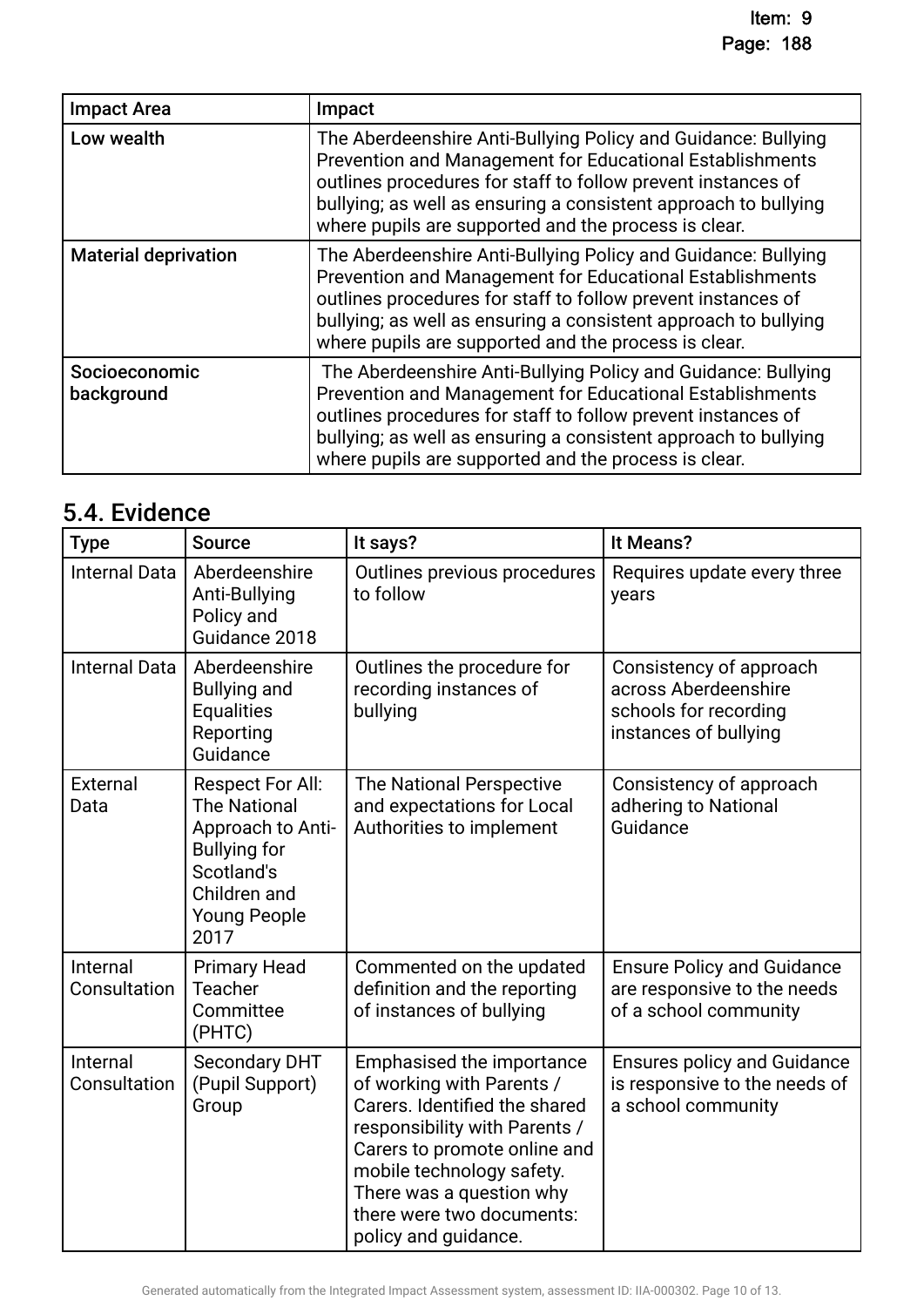| <b>Type</b>              | <b>Source</b>                                                                                                               | It says?                                                                                                                                                                                                                                                                                                                                                                                                                                                                                                                                                                                                                                                       | It Means?                                                                                                                            |
|--------------------------|-----------------------------------------------------------------------------------------------------------------------------|----------------------------------------------------------------------------------------------------------------------------------------------------------------------------------------------------------------------------------------------------------------------------------------------------------------------------------------------------------------------------------------------------------------------------------------------------------------------------------------------------------------------------------------------------------------------------------------------------------------------------------------------------------------|--------------------------------------------------------------------------------------------------------------------------------------|
| External<br>Consultation | <b>Consultation with</b><br>Parents and<br>Carers 22.09.21                                                                  | Suggested some additions<br>and amendments including<br>the importance of the<br>partnership working between<br>school staff and Parents /<br>Carers. Suggested an<br>amendment to the title of the<br>policy to include: Bullying<br><b>Prevention and Management</b><br>for Educational<br>Establishments. Requested<br>more detail on GIRFEC.<br>Suggested a means of<br>communication for pupils to<br>report bullying without any<br>adverse reaction on them.<br>They highlighted the<br>importance of training for<br>staff on bullying and the<br>benefit of training to support<br>pupils safety when accessing<br>online or using mobile<br>devices. | To provide an opportunity for<br>Parents and Carers to shape<br>procedures for preventing<br>and managing incidences of<br>bullying. |
| External<br>Data         | Supporting<br>Transgender<br>Young People in<br><b>Scottish Schools:</b><br>Guidance for<br><b>Scottish Schools</b><br>2021 | Certain points had to be<br>included in the Anti-Bullying<br><b>Policy and Guidance</b><br>regarding the recording of<br>specific detail related to<br>transphobic instances of<br>bullying.                                                                                                                                                                                                                                                                                                                                                                                                                                                                   | <b>Adhering to National</b><br>Guidance                                                                                              |
| Internal<br>Consultation | <b>Consultation with</b><br><b>Local Negotiating</b><br>Committee for<br><b>Teachers</b>                                    | They thought it was well<br>written and suggested a<br>template be added to<br>support schools in writing<br>their anti-bullying policy                                                                                                                                                                                                                                                                                                                                                                                                                                                                                                                        | Consistency of approach in<br>supporting children and<br>young people to prevent and<br>manage instances of bullying                 |

### 5.5. Information Gaps

I have still to consult with the ECS Leadership Team

### 5.6. Measures to fill Information Gaps

| Measure                                                  | ' Timescale                       |
|----------------------------------------------------------|-----------------------------------|
| Any suggestions made will inform the Policy and Guidance | The meeting is 17th<br>March 2022 |

### 5.7. Engagement with affected groups.

Aberdeenshire education staff, Pupils, Parents and Carers were consulted

## 5.8. Ensuring engagement with protected groups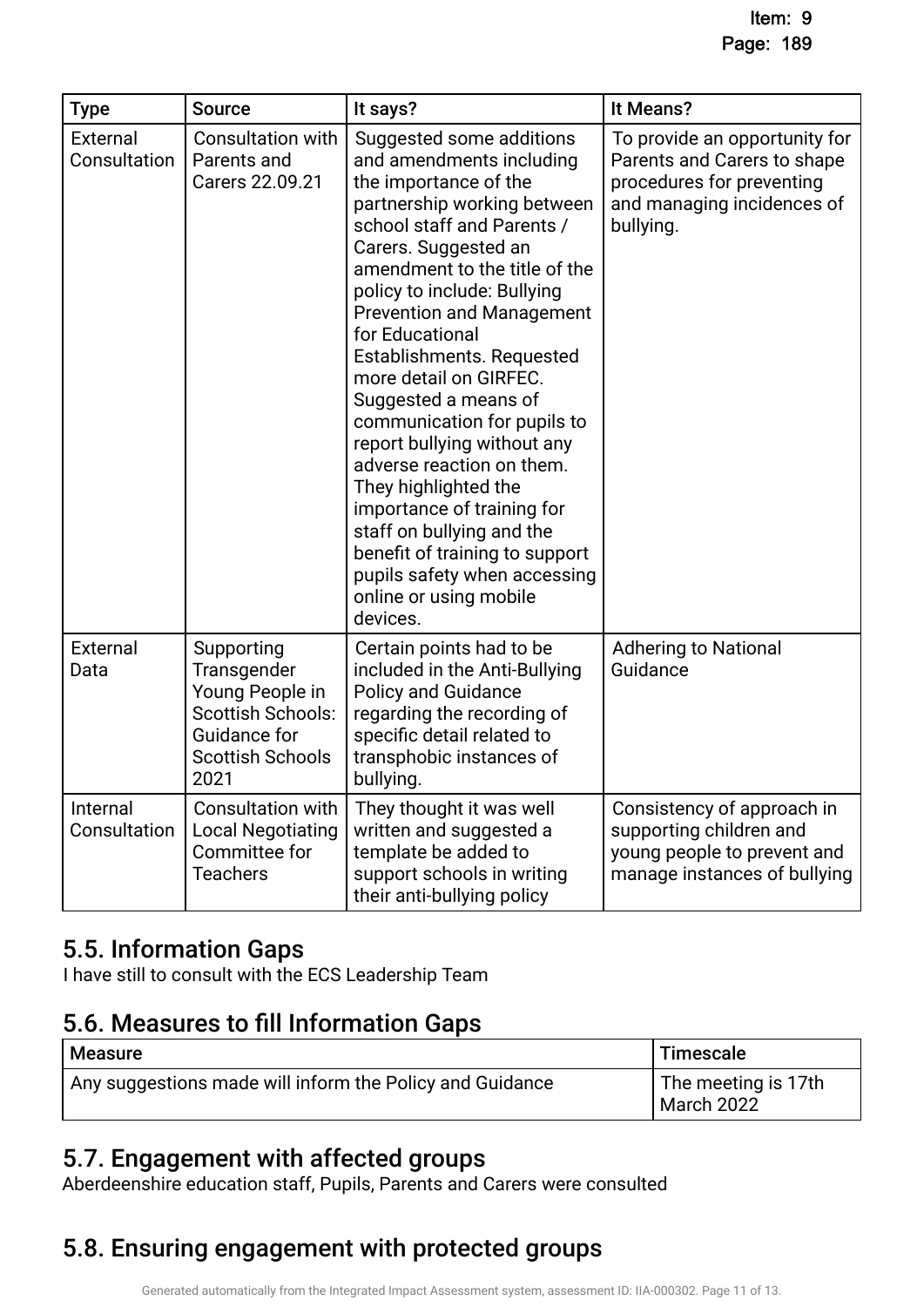An open invitation was sent to Parents / Carers and pupils to seek their opinions on the draft Policy and Guidance. The education staff that were consulted were strategic groups within Aberdeenshire Council where their groups promote an inclusive ethos.

### 5.9. Evidence of engagement.

The feedback provided at each consultation process was used to inform the draft document.

### 5.10. Overall Outcome.

No Negative Impacts Identifed.

The Aberdeenshire Anti-Bullying Policy and Guidance: Bullying Prevention and Management for Educational Establishments outlines a process for preventing and managing instances of bullying. This promotes a consistency of approach and also identifes the responsibilities of all to support children and young people relating to bullying.

### 5.11. Improving Relations.

The The Aberdeenshire Anti-Bullying Policy and Guidance: Bullying Prevention and Management for Educational Establishments outlines procedures for staff to follow prevent instances of bullying; as well as ensuring a consistent approach to bullying where pupils are supported and the process is clear.

### 5.12. Opportunities of Equality.

The Aberdeenshire Anti-Bullying Policy and Guidance: Bullying Prevention and Management for Educational Establishments outlines procedures for staff to follow prevent instances of bullying; as well as ensuring a consistent approach to bullying where pupils are supported and the process is clear. This promotes a consistency of approach across all Aberdeenshire schools.